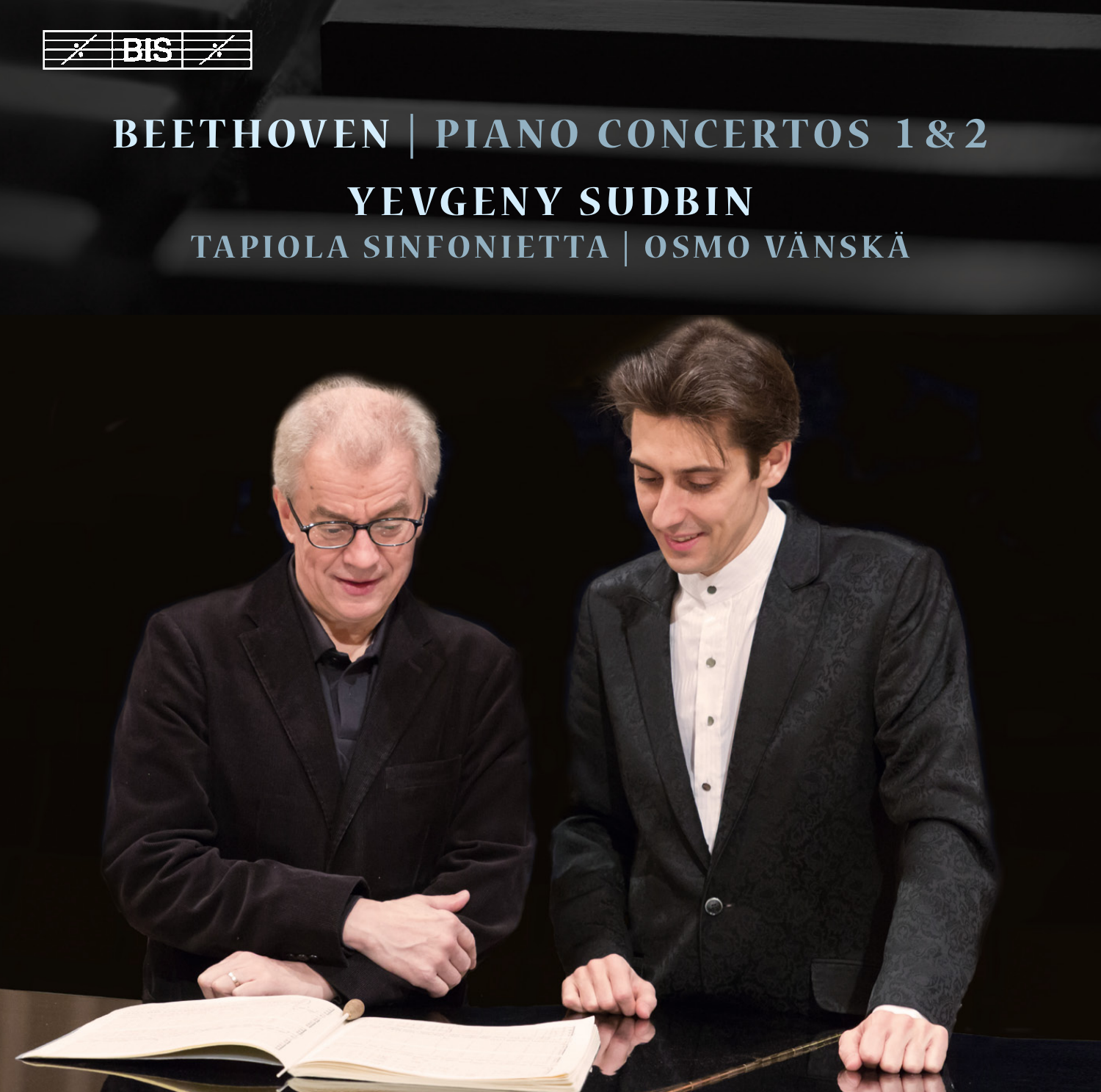# van BEETHOVEN, Ludwig (1770–1827)

| PIANO CONCERTO NO. 1 IN C MAJOR, Op. 15                                                               | 34'18     |
|-------------------------------------------------------------------------------------------------------|-----------|
| I. Allegro con brio<br>$\boxed{1}$                                                                    | 15'01     |
| II. Largo<br>$\lfloor 2 \rfloor$                                                                      | 10'15     |
| 3 III. Rondo. Allegro                                                                                 | 8'52      |
| PIANO CONCERTO NO. 2 IN B FLAT MAJOR, Op. 19                                                          | 28'12     |
| <b>A</b> I. Allegro con brio                                                                          | 13'44     |
| $\boxed{5}$ II. Adagio                                                                                | 8'16      |
| <b>E</b> III. Rondo. Allegro molto                                                                    | 6'01      |
|                                                                                                       | TT: 63'18 |
| YEVGENY SUDBIN piano                                                                                  |           |
| <b>TAPIOLA SINFONIFTTA</b>                                                                            |           |
| OSMO VÄNSKÄ conductor                                                                                 |           |
| CADENZAS:                                                                                             |           |
| Concerto No. 1: First movement: Yevgeny Sudbin (based on Friedman).<br>Third movement: Yevgeny Sudbin |           |
| Concerto No. 2: Ludwig van Beethoven                                                                  |           |
| INSTRUMENTARIUM:                                                                                      |           |

Grand Piano: Steinway D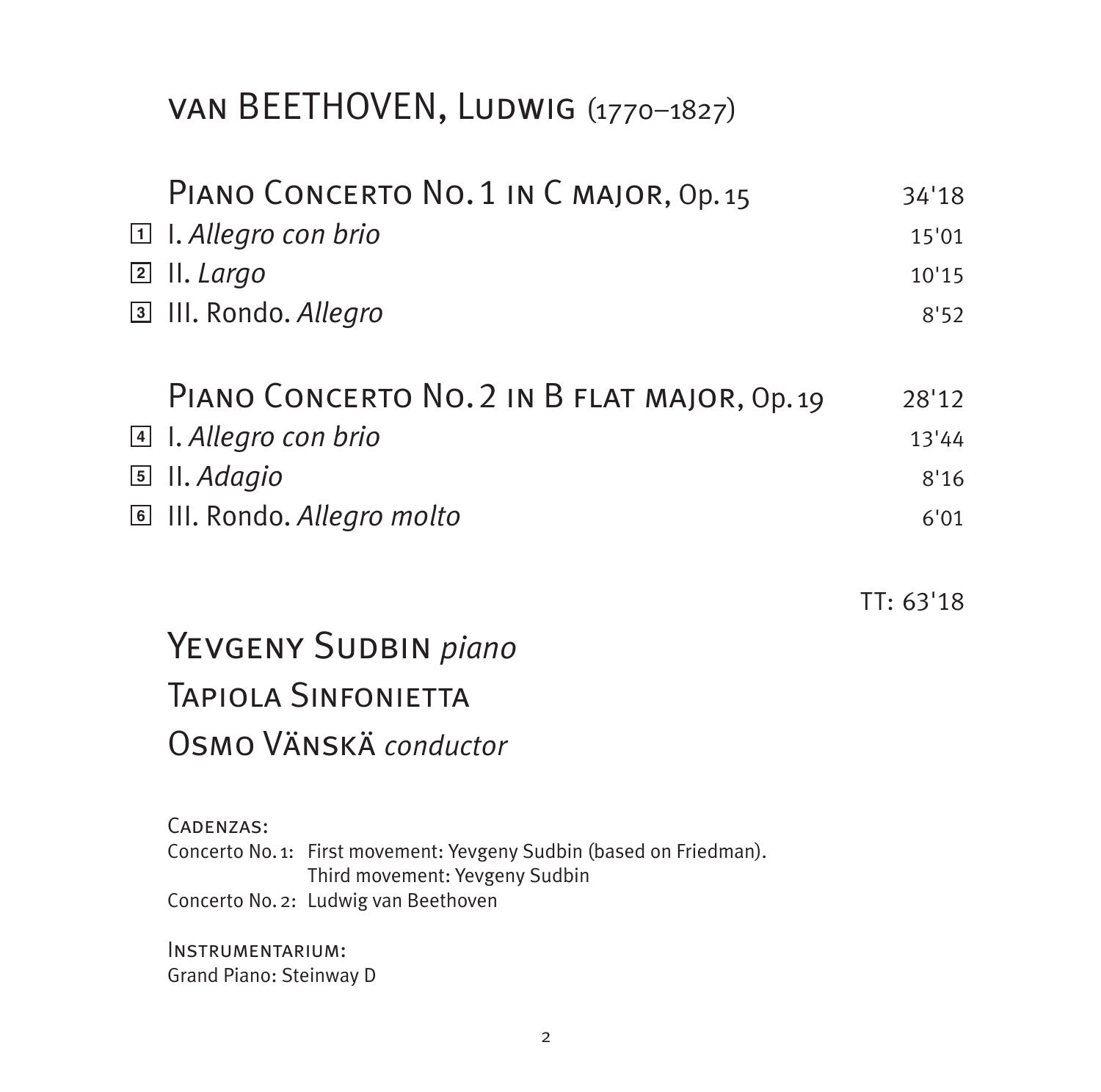**EXECUTE:** The mean piano concerto by Beethoven, complete with a vein of chromaticism<br>and enharmonic confusions – sometimes to the point of bizarreness –<br>concluded the first part. The solo part was very difficult, and was and enharmonic confusions  $-$  sometimes to the point of bizarreness  $-$ **L** concluded the first part. The solo part was very difficult, and was rendered by Mr Wustrow with great skill. The very strong accompaniment was extremely precise. The first movement was excellently crafted, but the modulations were too far-reaching; the A flat major *Adagio* was an exceptionally pleasant, melodious piece, greatly embellished by the obbligato clarinet. The last movement was notable only for its unusual rhythms, and likewise was performed very well.'

Praise for the performers, but not really for the composer: that is the harsh fate of those who rattle the cage of what is familiar, even if the rattling is done in a rather restrained fashion – as in the case of Ludwig van Beethoven's Piano Concerto No. 1 in C major, Op. 15, which the *Allgemeine musikalische Zeitung* was describ ing in the above quotation from 1804. The concerto, written in 1795 and revised numerous times in the following five years, was the first of Beethoven's piano concertos to be published, but not his earliest work in this genre. At the age of just thirteen he had attempted a piano concerto in E flat major (WoO 4, 1783–84; preserved in fragmentary form). The B flat major Con certo 'No.2', which he started to compose before the C major Concerto but did not publish until 1801, remained in abeyance on account of various revisions and was, so to speak, overtaken by its C major sibling.

With its splendid, full orchestration the C major Concerto is an excellent entry ticket for Beethoven's appearance on a stage where – above all – Mozart was playing the awe-inspiring lead role. Beethoven made clear allusions both to him and to Haydn (Mozart in the slow movement, Haydn in the outer movements), but also, characteristically, displayed his own profile: harmonic daring, original treat ment of the thematic material and unorthodox rhythmic accents constantly grab our attention. Beethoven was a famous pianist; the public had every right to expect a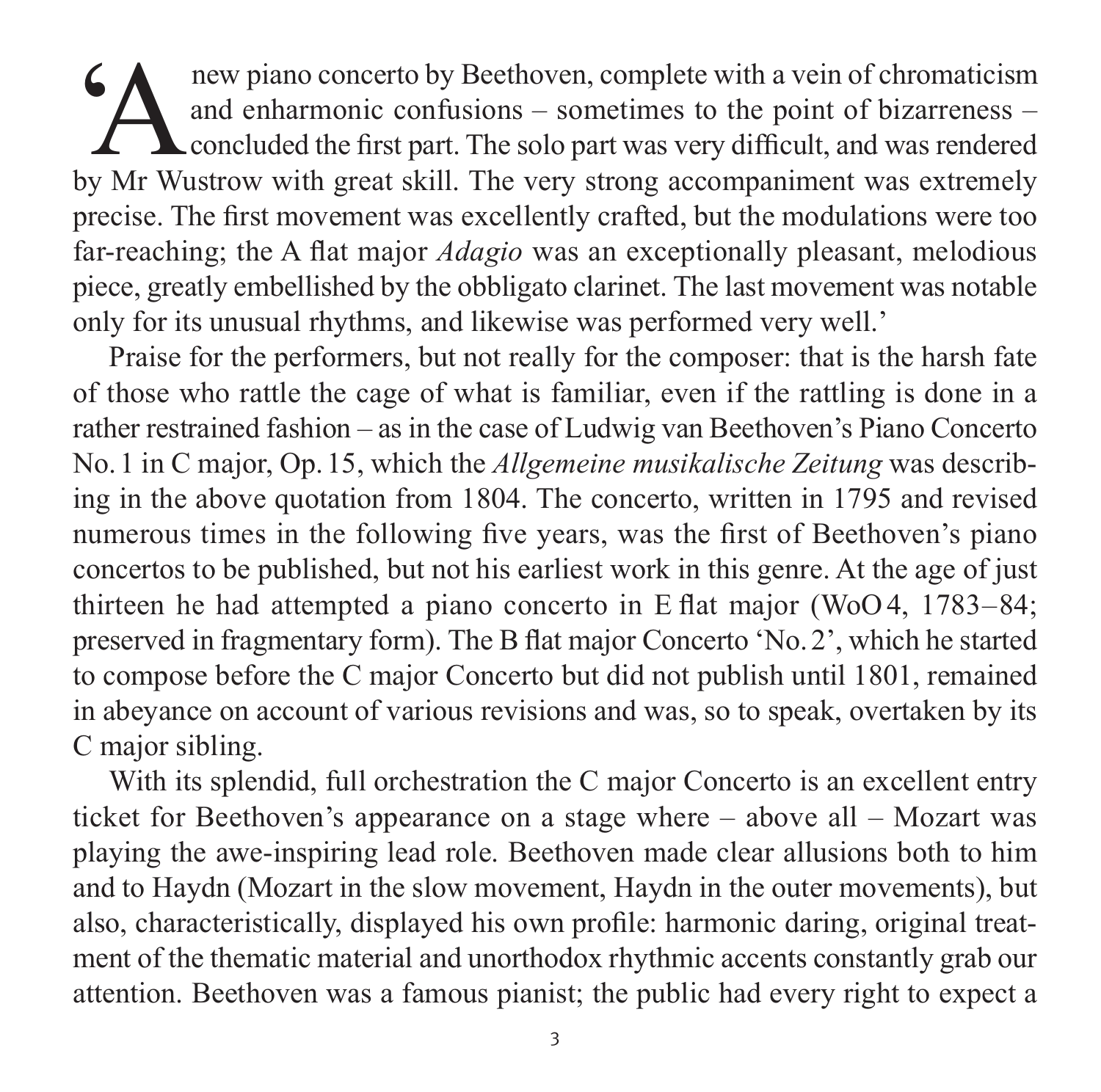piano concerto by him – in which the master himself would play the solo part – to be something special, especially in pianistic terms. And they were certainly not disappointed by the virtuosic piano part, which is also a reflection of Beethoven's legendary skill as an improviser.

The march-like main theme of the first movement (*Allegro con brio*) with its striking leap of an octave shows Beethoven's self-confidence as a composer, whilst the lyrical subsidiary theme in the mediant key of E flat major explores unusual tonal territory; within this framework, a varied dialogue unfolds between the soloist and orchestra, often shot through with figuration. The songful slow movement (*Largo*, in the even more distant key of A flat major) develops a magically poetic sound world that provides an impressive demonstration of Beethoven's subtle art of instru mentation. The Rondo, with its Viennese atmosphere, is a burlesque show piece, started off enterprisingly by the piano; it betrays nothing of the stressful circum stances of its origin. Beethoven's friend Franz Gerhard Wegeler wrote of this movement in the run-up to the first performance of the original version on 29th March 1795 at a Tonkünstler Society 'Akademie' concert in the Hofbugtheater in Vienna: 'Not until the afternoon of two days before the performance of his First Concerto (C major) did he write the rondo, and then while experiencing the rather serious colic pains that he often suffered. I helped as much as I could, in small ways. Four copyists were sitting in the anteroom, and he passed them each individual sheet as soon as it was ready.'

Nine months later, on 29th December 1795, at the same venue, Beethoven performed what was probably a provisional version of his 'second' piano concerto, in B flat major, at one of his teacher Joseph Haydn's 'Akademie' concerts. As mentioned above, this is actually the first concerto from his years of maturity. It had taken shape in the late 1780s, while he was still in Bonn, and had already been repeatedly performed and revised (for concerts in Prague, Berlin and Bratislava)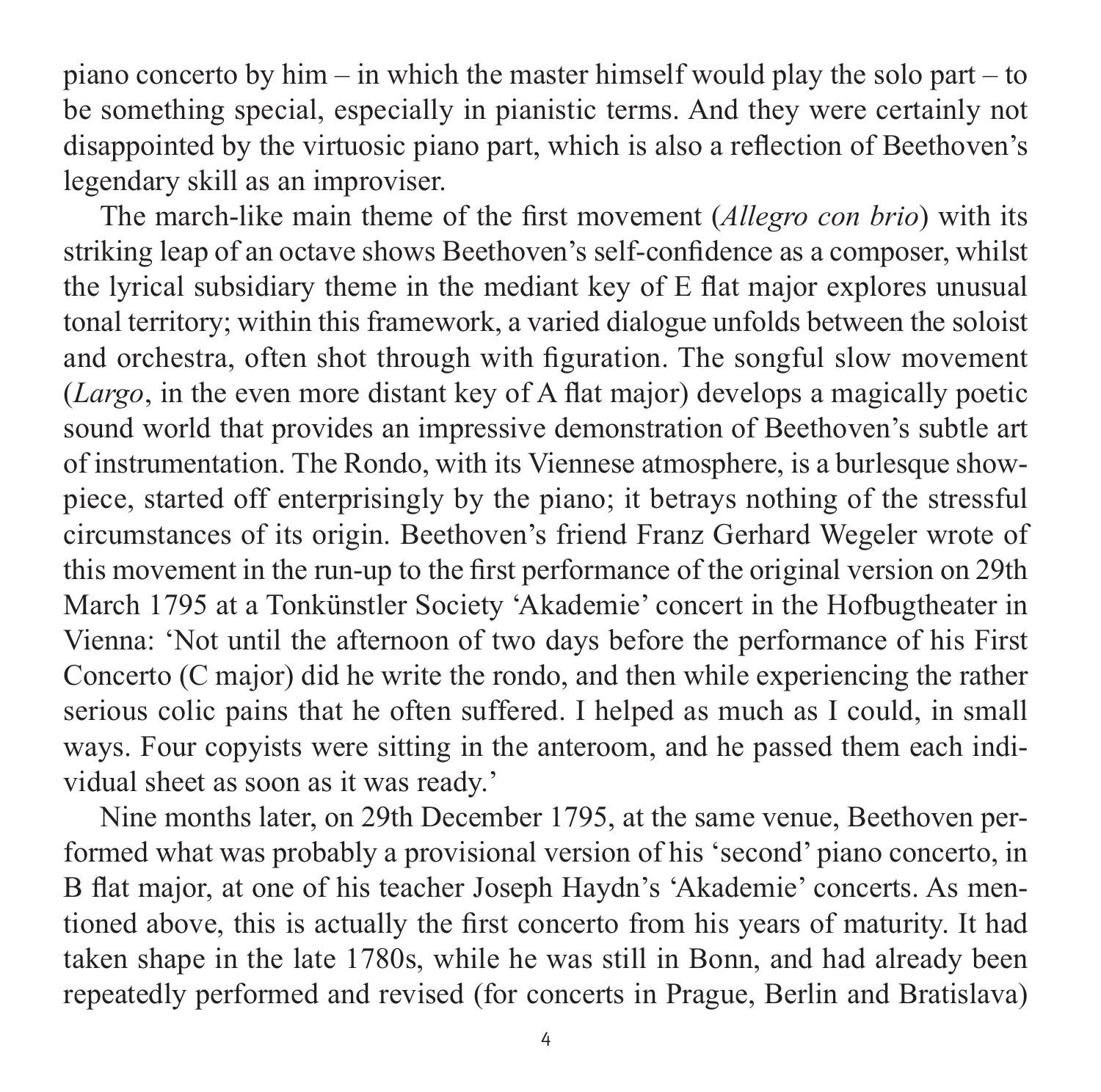by the composer, who for a long time was not fully convinced of its merits. The most important changes were the ones Beethoven made in1794/95 in the run-up to concerts in Vienna: the slow movement was extensively revised, and the original finale was replaced entirely (the original survives as the Rondo in B flat major,  $W<sub>0</sub>O<sub>0</sub>$ .

Only the first movement (*Allegro con brio*) remained relatively unscathed. It presents the main theme, rich in contrasts, in the orchestral tutti (in which, by comparison with the C major Concerto, we note the absence of clarinets, trumpets, tim pani and the second flute). In place of the subsidiary theme, which is reserved for the solo exposition, a lyrical motif from the introduction suddenly appears (with a sudden shift to D flat major!). In the solo exposition, the piano touches on the main theme more or less in passing, laying greater emphasis instead upon the subsidiary theme and a new idea. A compact development is followed by the recapitulation, which begins with a weighty solo cadenza (by Beethoven himself) that starts with a fugato. Its stylistic independence is to a large extent explained by the fact that is was written as late as 1809, eight years after the concerto was published, for his patron and pupil Archduke Rudolph.

The slow movement (*Adagio*, E flat major) is characterized thematically by its intimate opening theme, the congenial company of which ultimately puts an end to the ethereal dialogue (*con gran passione*) between solo and tutti. The new rondo finale (*Molto allegro*) differs from the original primarily on account of its more energetic gestures, lending this turbulent, often waywardly accented closing movement a 'typically' Beethovenian character, and also on account of the greater emphasis placed on the solo part. As Carl Czerny once remarked about his teacher's piano playing, 'he brings out difficulties and effects on the piano that we could never have imagined'.

*© Horst A. Scholz 2016*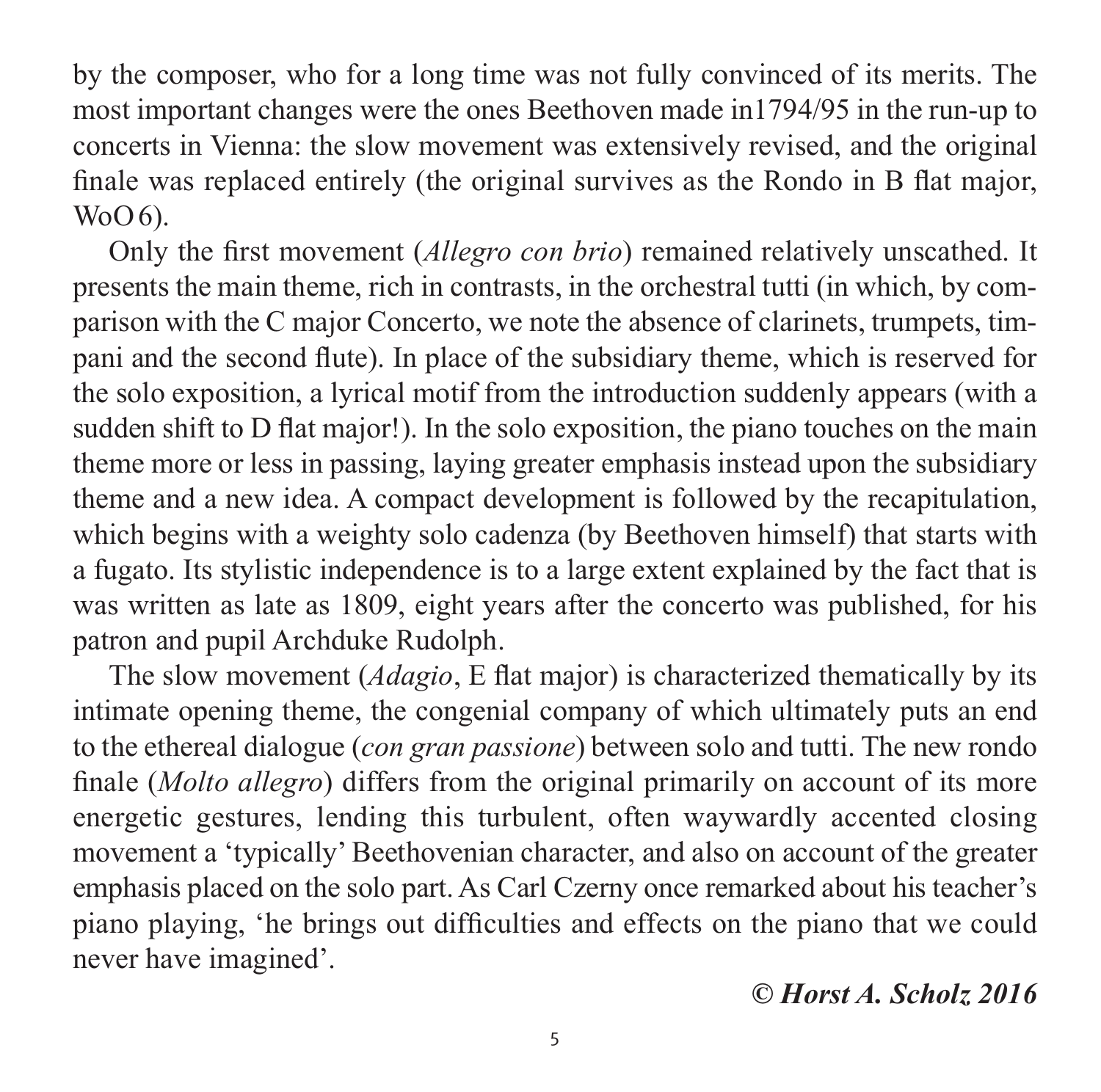### **A note on the cadenzas in Piano Concerto No. 1**

Beethoven wrote no less than three cadenzas for the first movement of this concerto, probably sometime between 1807 and 1809. Many pianists nevertheless choose to play their own cadenzas for the work, and I believe that the main reason for this is that  $-$  in contrast to all the other cadenzas that Beethoven supplied for his concertos – none of these ones is entirely fulfilling. Cadenza No.3 is too long and the others (of which No. 2 only exists as a fragment) are too short, and on the whole it feels as if the composer couldn't really make up his mind. By playing a cocktail of material (including some of my own), I am simply following an old tradition for this work, rather than trying to invent something new or impose myself on Beet hoven. As for the brief cadenza in the finale, one was included in the first publication of the concerto in 1801 (even though it doesn't appear in the autograph score), but here too there is an established tradition of performers providing their own material.

#### *Yevgeny Sudbin*

Hailed by the *Daily Telegraph* as 'potentially one of the greatest pianists of the 21st century', **Yevgeny Sudbin** released his first disc on BIS in 2005. Since then his recordings have met with critical acclaim and have been regularly featured as CD of the Month by *BBC Music Magazine* or Editor's Choice by *Gramophone*. Sudbin performs regularly in prestigious venues such as London's Royal Festival Hall and Queen Elizabeth Hall (International Piano Series), the Amsterdam Concertgebouw (Meesterpianisten), Tonhalle Zurich, Avery Fisher Hall (New York) and Davies Symphony Hall (San Francisco). Recent engagements have included performances with the Australian Chamber Orchestra, Minnesota Orchestra, Rotterdam Philhar monic Orchestra, City of Birmingham Symphony Orchestra and Philharmonia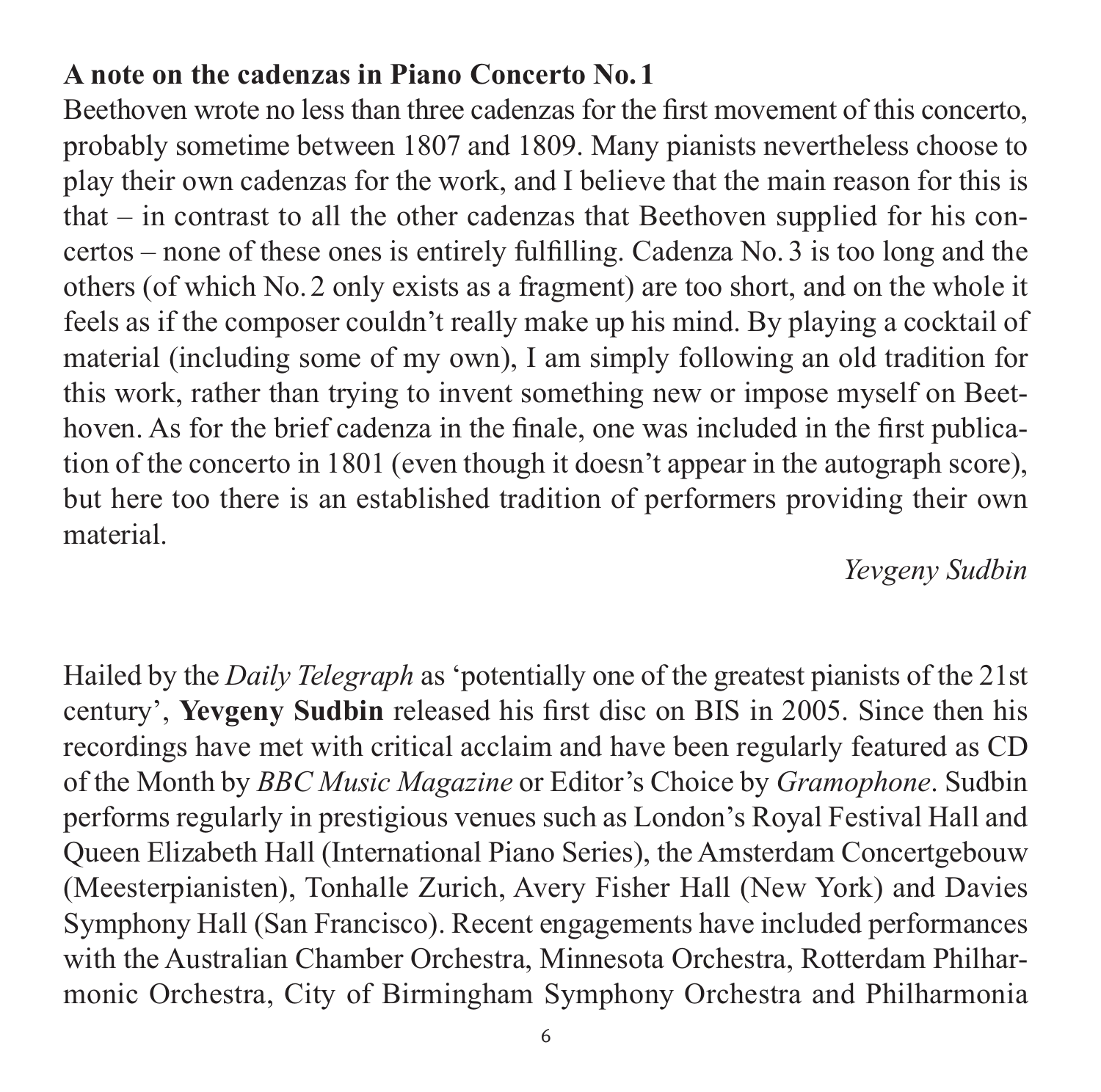Orchestra. Yevgeny Sudbin collaborates with eminent conductors such as Neeme Järvi, Charles Dutoit, Vladimir Ashkenazy, Osmo Vänskä, Philippe Herreweghe, Mark Wigglesworth and Andrew Litton. His love of chamber music has resulted in partnerships with musicians including Alexander Chaushian, Hilary Hahn, Julia Fischer and the Chilingirian Quartet. Appearances at festivals include Aspen, La Roque d'Anthéron, Mostly Mozart and Verbier. In 2010 Sudbin was presented with a fellowship by the Royal Academy of Music in London, where he is currently a visiting professor, and in  $2016$  he was nominated Artist of the Year at the prestigious *Gramophone* Classical Music Awards.

Born in St Petersburg, Yevgeny Sudbin began his musical studies at the Specialist Music School of the St Petersburg Conservatory with Lyubov Pevsner at the age of five. Emigrating with his family to Germany in 1990, he continued his studies at Hoch schule für Musik Hanns Eisler in Berlin. In 1997 Sudbin moved to London to study at the Purcell School and subsequently the Royal Academy of Music under Christopher Elton.

*www.yevgenysudbin.com*

The **Tapiola Sinfonietta** (Espoo City Orchestra) was founded in 1987. It comprises 41 musicians and specializes in the Viennese-Classical repertoire, but twentiethcentury classics and new music premières also make up an important part of the orchestra's programme. The orchestra regularly performs with eminent Finnish and international soloists and conductors.

Jorma Panula and Osmo Vänskä were among the orchestra's first artistic direc tors, while Jean-Jacques Kantorow's era, beginning in 1993, had a decisive impact on its present-day profile. Since 2006 the orchestra has made its own artistic policy in collaboration with its artists-in-association, including musicians such as Mario Venzago, Santtu-Matias Rouvali and Pekka Kuusisto. The Tapiola Sinfonietta tours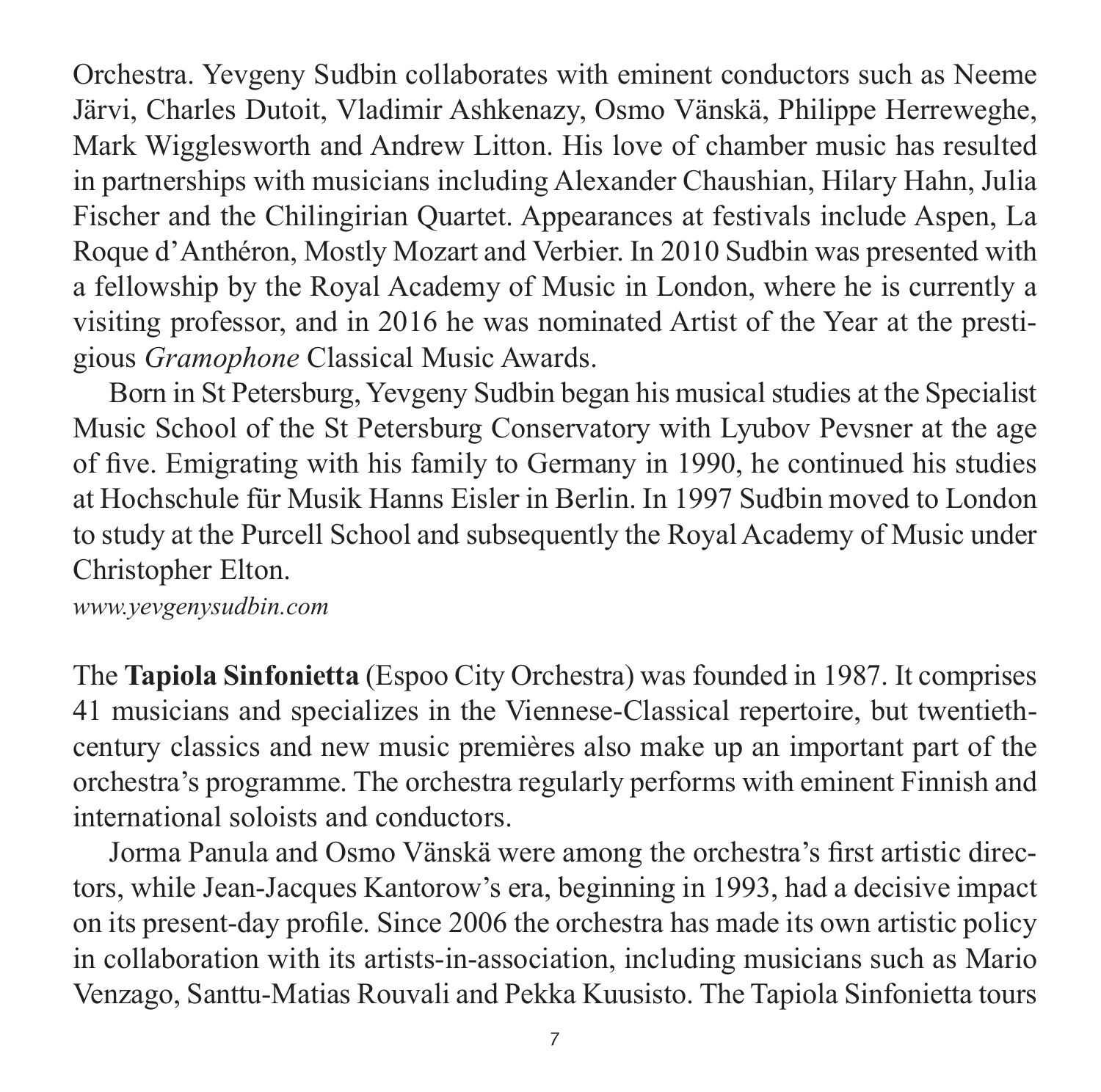both in Finland and internationally, and has made a large number of recordings, including highly acclaimed discs of Saint-Saëns and Weber on BIS. *www.tapiolasinfonietta.fi*

Hailed as 'exacting and exuberant' (*The New York Times*), **Osmo Vänskä** is recog nized for his compelling interpretations of the standard, contemporary and Nordic repertoires. Music director of the Minnesota Orchestra since 2003, Vänskä has received extraordinary acclaim for his work with many of the world's leading orch estras, including the Chicago Symphony Orchestra, New York Philharmonic, London Philharmonic Orchestra, Berliner Philharmoniker, Czech Philharmonic Orchestra and the Yomiuri Nippon Symphony Orchestra.

His numerous discs for BIS continue to attract the highest acclaim, as testified by the nomination for a Grammy Award for the performance of Beethoven's Ninth Symphony with the Minnesota Orchestra; in 2014 his Minnesota recording of Sibelius's First and Fourth Symphonies won a Grammy Award.

Vänskä studied conducting at the Sibelius Academy in Helsinki and was awarded first prize in the 1982 Besançon International Young Conductor's Competition. During his tenure as principal conductor of the Lahti Symphony Orchestra (from 1988 to 2008), he raised the orchestra's international profile, taking it on successful tours and making recordings. His conducting career has also included substantial com mitments to such orchestras as the Tapiola Sinfonietta, Iceland Symphony Orchestra and BBC Scottish Symphony Orchestra. Vänskä is the recipient of a Royal Philharmonic Society Award, Musical America's 2005 Conductor of the Year award, and the Arts and Letters award from the Finlandia Foundation.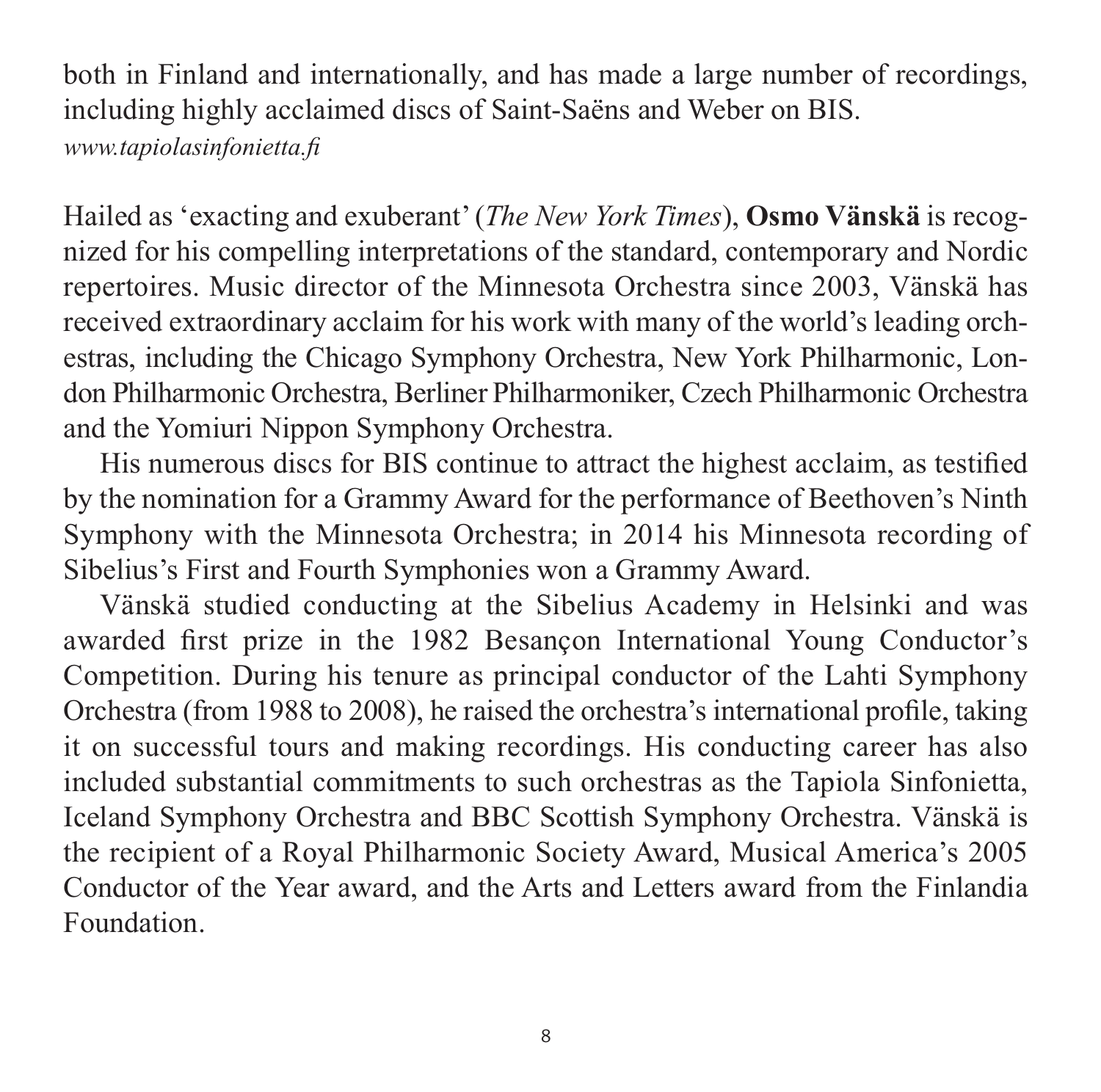of in neues, mit chromatischen Gängen und enharmonischen Verwechse-<br>
von Beethoven, beschloss den ersten Theil. Die Soloparthie war sehr<br>
schwierig und wurde von Hrn. Wustrow, mit vieler Fertigkeit gegeben. Die sehr lungen zuweilen bis zur Bizarrerie ausgestattetes Fortepianokonzert schwierig und wurde von Hrn. Wustrow, mit vieler Fertigkeit gegeben. Die sehr starke Begleitung war äusserst exact. Der erste Satz war vortrefflich gearbeitet: doch schweiften die Modulationen allzusehr aus; das Adagio aus As dur war ein äusserst angenehmes, melodieenreiches Stück, und wurde durch die obligate Klari nette ungemein verschönert. Der letzte Satz […] zeichnete sich nur durch unge wöhnliche Rhythmen aus, und wurde ebenfalls sehr gut exekutirt."

Lob für die Ausführenden, aber kaum für den Komponisten: Das ist das harte Los desjenigen, der an den Rändern des Vertrauten rüttelt, selbst wenn dies – wie in Ludwig van Beethovens Klavierkonzert Nr. 1 C-Dur op. 15, über das die *All gemeine musikalische Zeitung* hier 1804 urteilte – noch eher zurückhaltend der Fall ist. Das C-Dur-Konzert, 1795 entstanden und bis 1800 mehrfach überarbeitet, ist das erstveröffentlichte unter Beethovens Klavierkonzerten, nicht aber sein Erstling in dieser Gattung. Bereits der Dreizehnjährige hatte sich mit einem Klavierkonzert in Es-Dur beschäftigt (WoO4, 1783/84; als Fragment erhalten); das vor dem C-Dur-Konzert begonnene, aber erst 1801 veröffentlichte B-Dur-Konzert "Nr. 2" lag wegen etlicher Revisionen noch in der Schublade und wurde vom C-Dur-Konzert gleichsam überholt.

Mit seiner prächtigen, vollen Orchesterbesetzung ist das C-Dur-Konzert ein zünftiges Entrebillet für Beethovens Auftritt auf einer Bühne, auf der vor allem Mozart die ehrfurchtgebietende Hauptrolle spielte. An ihn und Haydn knüpft Beet hoven deutlich an (Haydn in den Ecksätzen, Mozart im langsamen Satz), bekundet aber auch auf charakteristische Weise eigenes Profil: Harmonischer Wagemut, originelle Themenverarbeitung und unorthodoxe rhythmische Akzente lassen nach haltig aufhorchen. Beethoven war ein berühmter Pianist; von einem Beethoven'schen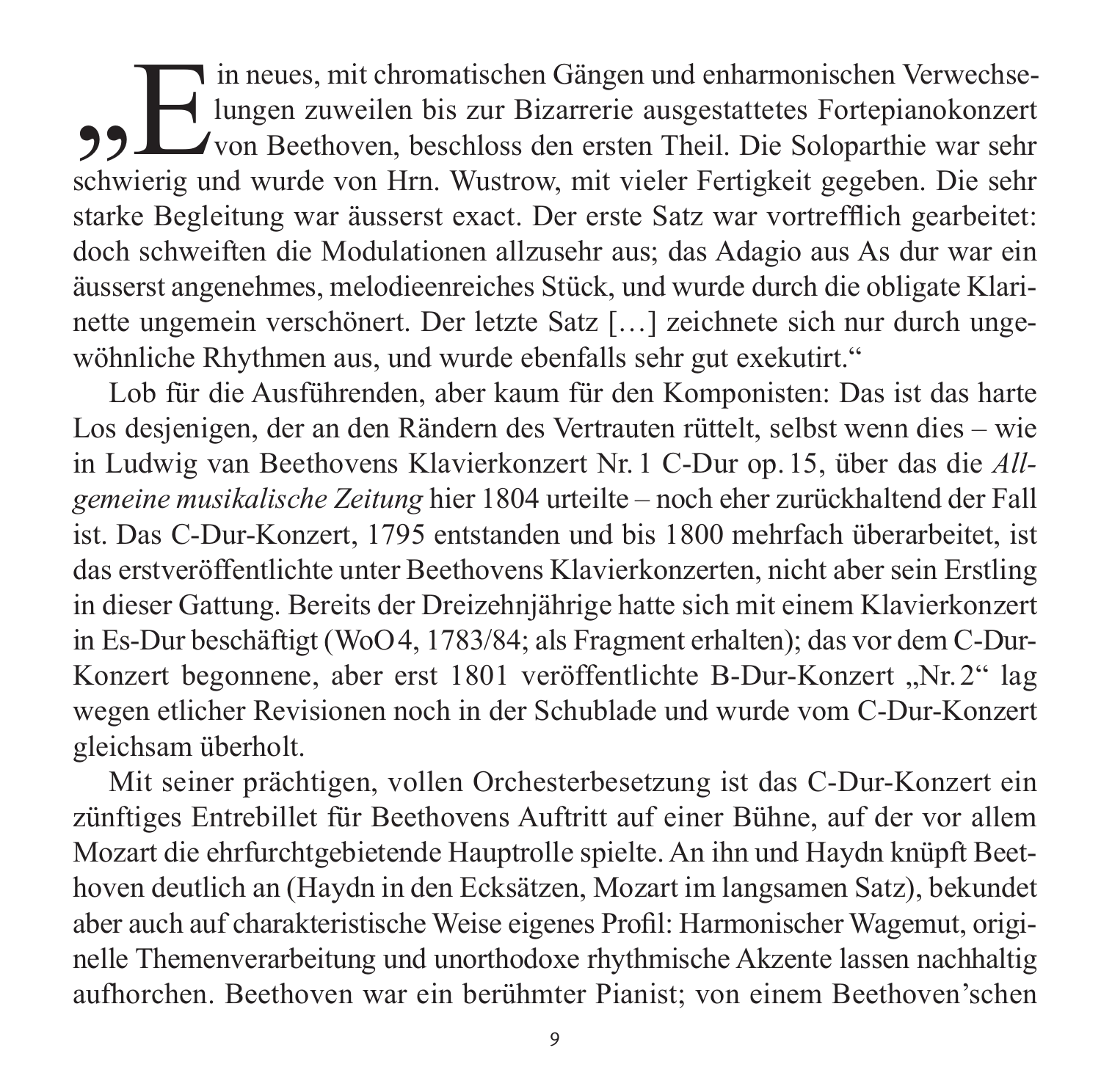Klavierkonzert – bei dem der Meister natürlich selber den Solopart übernahm – durfte das Publikum denn auch gerade in pianistischer Hinsicht einiges erwarten. Und es wurde von dem virtuosen Klavierpart, der auch ein Ausdruck der legendären Improvisationskunst Beethovens ist, wahrlich nicht enttäuscht.

Das marschartige Hauptthema des Kopfsatzes (*Allegro con brio*) mit seinem markanten Oktavsprung signalisiert Beethovens kompositorisches Selbstbewusst sein, während das lyrische Seitenthema mit dem mediantischen Es-Dur ungewöhn liche tonale Gefilde durchmisst; zwischen diesen Vorgaben entfaltet sich ein viel gestaltiger, oft figurativ durchwebter Dialog von Solist und Orchester. Der kan table langsame Satz (*Largo*, nun in der noch entlegeneren Tonart As-Dur) entwickelt einen poetischen Klangzauber, der eindrucksvoll Beethovens subtile Instrumenta tions kunst demonstriert. Das Rondo mit seinem wienerischen Tonfall ist ein bur lesker, vom Klavier unternehmungslustig eröffneter Kehraus, der nichts von seinen drangvollen Entstehungsbedingungen verrät. Über diese berichtet Beethovens Freund Franz Gerhard Wegeler im Vorfeld der Uraufführung der Erstfassung am 29. März 1795 bei einer Akademie der Tonkünstler-Societät im Wiener Hofburg theater: "Erst am Nachmittag des zweiten Tages vor der Aufführung seines ersten Concerts (C dur) schrieb er das Rondo und zwar unter ziemlich heftigen Kolik schmerzen, woran er häufig litt. Ich half durch kleine Mittel, so viel ich konnte. Im Vorzimmer saßen vier Kopisten, denen er jedes fertige Blatt einzeln übergab."

Neun Monate darauf, am 29. Dezember 1795, spielte Beethoven am selben Ort in einer Akademie seines Lehrers Joseph Haydn vermutlich eine vor läufige Fassung seines "Zweiten" Klavierkonzerts B-Dur, das, wie erwähnt, in Wirklichkeit sein erstes Konzert der Reifezeit ist. Ende der 1780er Jahre, noch während der Bonner Zeit, hatte es Gestalt angenommen und war bereits verschiedentlich von seinem lange Zeit nicht vollends überzeugten Schöpfer aufgeführt und umgearbeitet worden (Konzerte in Prag, Berlin und Preßburg [Bratislava]). Die wichtigsten Änderungen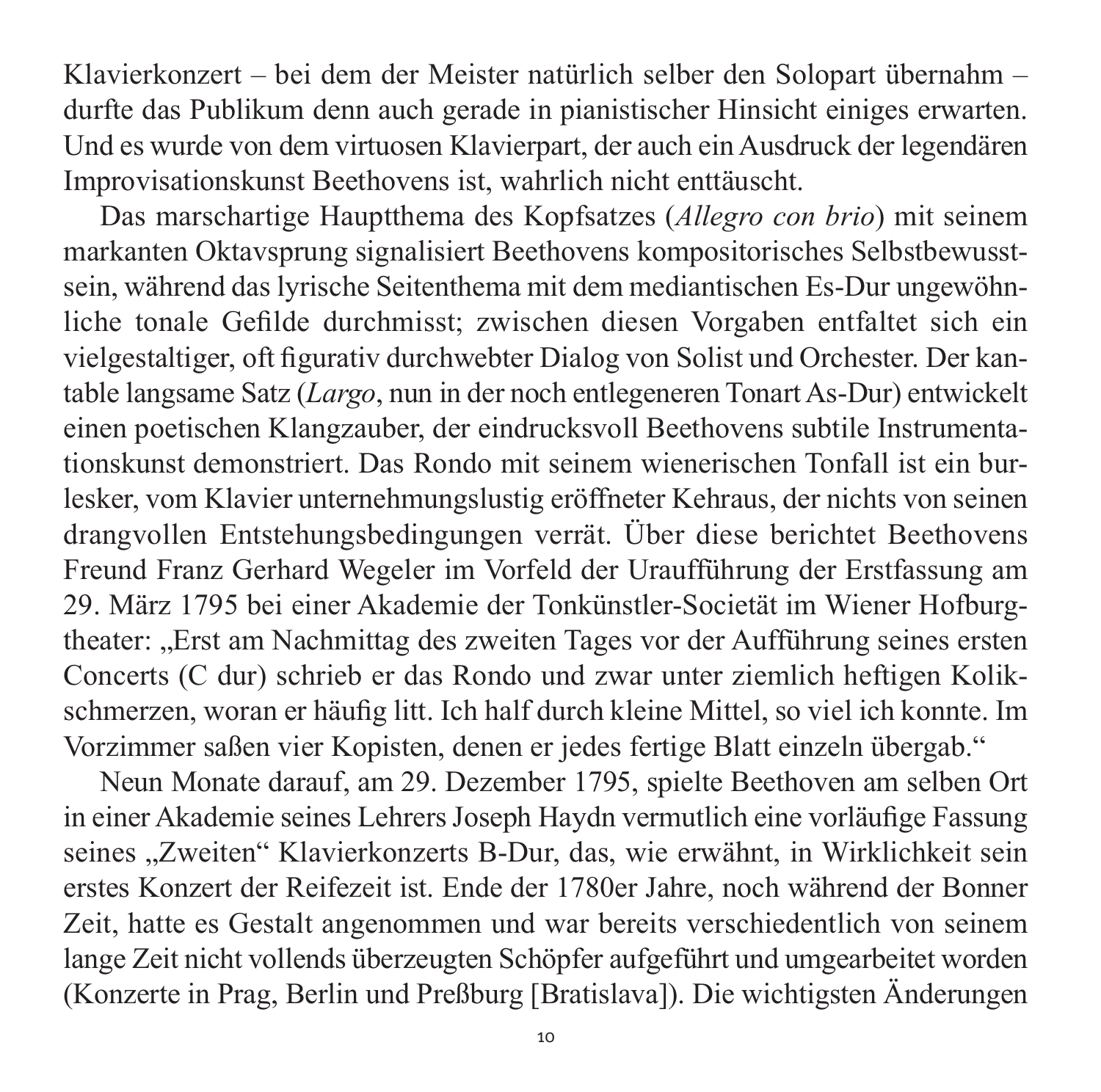nahm Beethoven 1794/95 im Vorfeld von Konzerten vor, die er in Wien gab: Der langsame Satz wurde weitgehend revidiert, das ursprüngliche Finale aber (fortan: Rondo B-Dur WoO 6) zur Gänze durch den jetzigen Schlusssatz ersetzt.

Allein der Kopfsatz (*Allegro con brio*) blieb vergleichsweise unbehelligt. Er stellt das kontrastreich angelegte Hauptthema wie üblich im Orchestertutti vor (in dem gegenüber dem C-Dur-Konzert Klarinetten, Trompeten, Pauken und eine zweite Flöte fehlen); an die Stelle des Seitenthemas, das der Soloexposition vor behalten bleibt, tritt überraschend (Rückung nach Des-Dur!) ein lyrisches Motiv aus der Einleitung. In der Soloexposition streift das Klavier das Hauptthema eher beiläufig, um sich umso stärker dem Seitenthema sowie einem neuen Gedanken zuzuwenden. Auf eine knappe Durchführung folgt die Reprise, die sich durch eine gewichtige, von Beethoven selber stammende Solokadenz mit Fugato-Beginn auszeichnet; ihre stilistische Eigenständigkeit rührt nicht zuletzt daher, dass sie erst 1809, acht Jahre nach der Veröffentlichung des Konzerts, für seinen Gönner und Schüler Erzherzog Rudolph entstand.

Der langsame Satz (*Adagio*, Es-Dur) wird thematisch von einem innigen Einleitungs thema geprägt, dessen gütiger Herrschaft schließlich das ätherische Zwie gespräch (*con gran passione*) zwischen Solo und Tutti ein Ende bereitet. Das neue Rondo-Finale (*Molto allegro*) unterscheidet sich von dem älteren vor allem durch die energischere Gestik, die diesem turbulenten, oft widerborstig akzentuierten Aus klang "typisch" Beethoven'sche Züge verleiht, sowie durch die stärkere Betonung des Soloparts – "er bringt", so Carl Czerny einmal über das Klavierspiel seines Lehrers, "auf dem Clavier Schwierigkeiten und Effecte hervor, von denen wir uns nie etwas haben träumen lassen".

*© Horst A. Scholz 2016*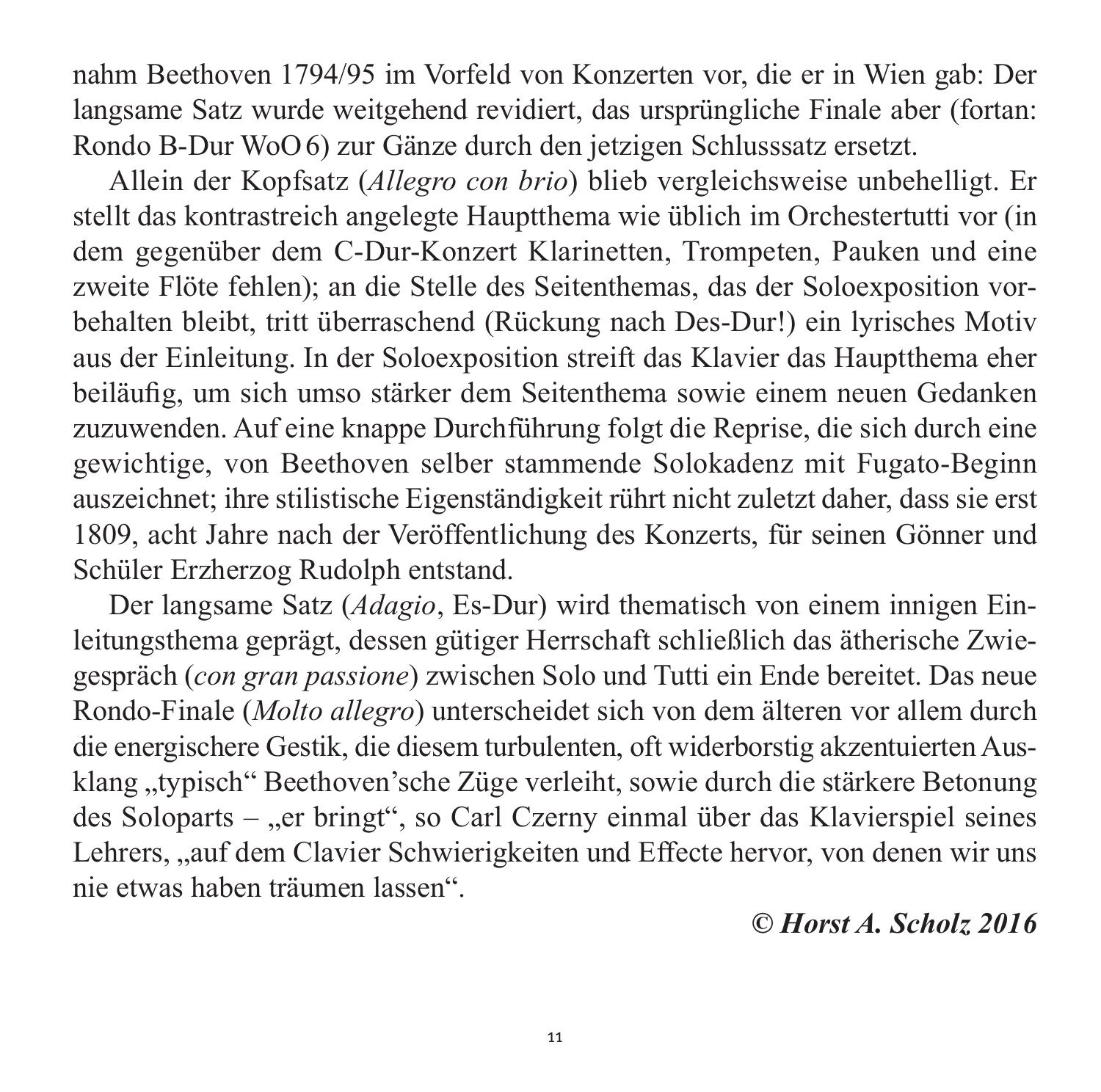#### **Zu den Kadenzen im Klavierkonzert Nr. 1**

Wohl in den Jahren 1807 bis 1809 schrieb Beethoven nicht weniger als drei Kaden zen für den ersten Satz dieses Konzerts. Dennoch entscheiden sich viele Pia nisten dafür, ihre eigenen Kadenzen zu spielen, und ich glaube, dies liegt vor allem daran, dass – im Unterschied zu allen anderen Kadenzen, die Beethoven für seine Konzerte vorgelegt hat – keine dieser Kadenzen voll und ganz überzeugt. Kadenz Nr. 3 ist zu lang, die anderen beiden sind zu kurz (Nr.2 zumal ist nur als Fragment überliefert), und insgesamt hat man den Eindruck, als habe sich der Komponist nicht recht entscheiden können. Wenn ich daher einen Cocktail aus unterschied lichem Material spiele (darunter auch eigenes), so knüpfe ich schlicht und einfach an eine alte Aufführungstradition an, anstatt etwas Neues erfinden oder mich Beethoven aufzwingen zu wollen. Was die kurze Kadenz im Finale angeht: Die Erstausgabe des Konzerts aus dem Jahr 1801 enthält eine solche (wenngleich sie nicht im Partiturmanuskript steht), doch auch hier hat sich die Verwendung eigenen Materials als Aufführungstradition herausgebildet.

*Yevgeny Sudbin*

Yevgeny Sudbin, vom *Daily Telegraph* als "möglicherweise einer der größten Pia nisten des 21. Jahrhunderts" gerühmt, legte seine erste Veröffentlichung bei BIS im Jahr 2005 vor. Seither stoßen seine Aufnahmen auf große Resonanz und werden regelmäßig mit Auszeichnungen wie "CD of the Month" (*BBC Music Magazine*) oder "Editor's Choice" (*Gramophone*) bedacht. Sudbin spielt regelmäßig in renom mierten Konzertsälen wie der Londoner Royal Festival Hall und der Queen Elizabeth Hall (International Piano Series), dem Concertgebouw Amsterdam (Meesterpianisten), der Tonhalle Zürich, der Avery Fisher Hall (New York) und der Davies Symphony Hall (San Francisco). Zu seinen Engagements aus jüngerer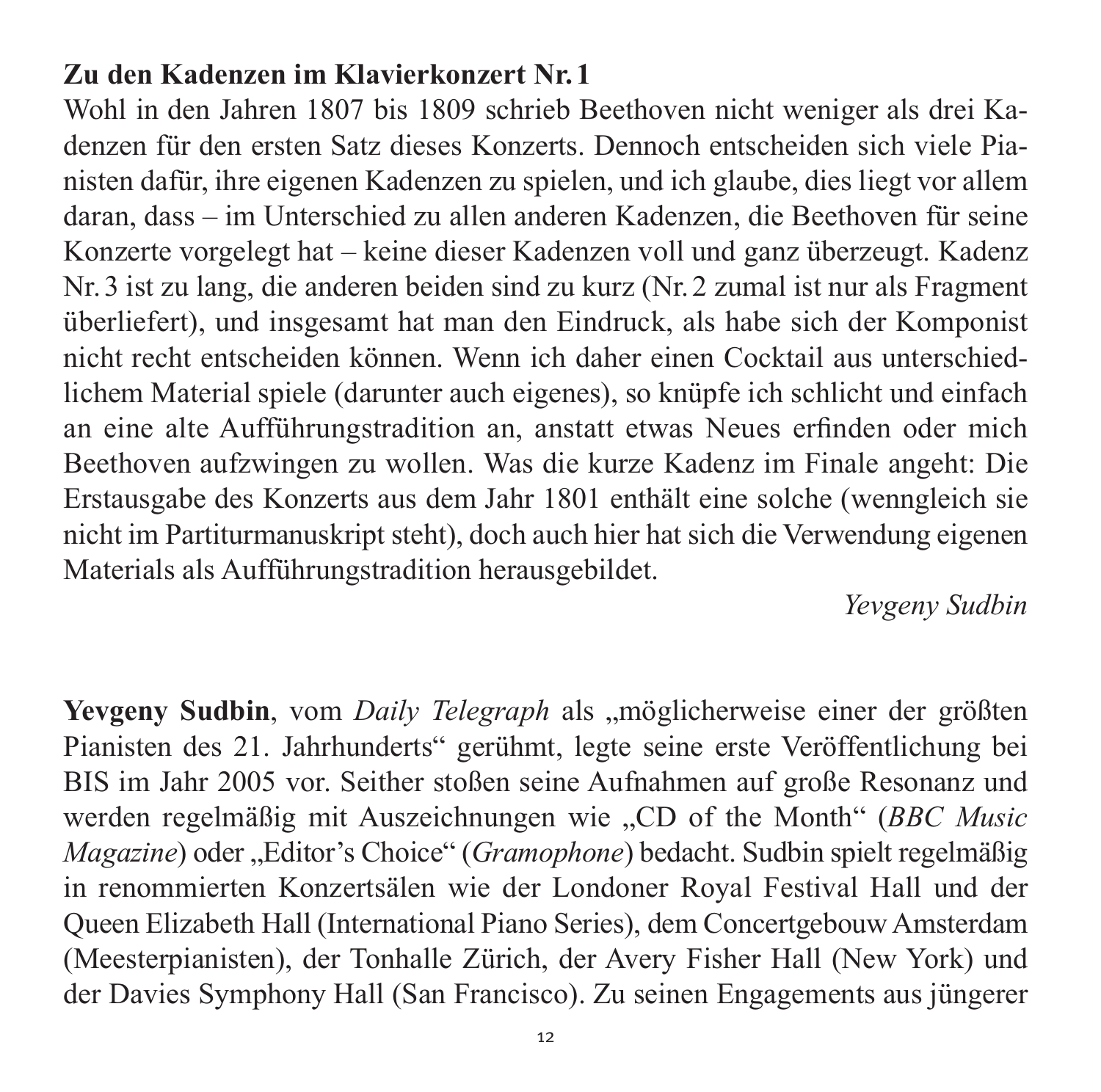Zeit gehören Konzerte mit dem Australian Chamber Orchestra, dem Minnesota Orchestra, den Rotterdamer Philharmonikern, dem City of Birmingham Symphony Orchestra und dem Philharmonia Orchestra.

Yevgeny Sudbin arbeitet mit bedeutenden Dirigenten wie Neeme Järvi, Charles Dutoit, Vladimir Ashkenazy, Osmo Vänskä, Philippe Herreweghe, Mark Wiggles worth und Andrew Litton zusammen. Seine Liebe zur Kammermusik hat zur Zusam menarbeit mit Musikern wie Alexander Chaushian, Hilary Hahn, Julia Fischer und dem Chilingirian Quartet geführt. Außerdem gastiert er bei Festivals wie Aspen, La Roque d'Anthéron, Mostly Mozart und Verbier. Im Jahr 2010 wurde Sudbin mit einem Stipendium der Royal Academy of Music in London ausge zeichnet, wo er derzeit eine Gastprofessur innehat; 2016 wurde er bei den renommierten *Gramo phone* Classical Music Awards als Künstler des Jahres nominiert.

Geboren in Sankt Petersburg, begann Sudbin seine musikalische Ausbildung im Alter von fünf Jahren an der Spezialmusikschule des St. Petersburger Konservatoriums bei Lyubov Pevsner. 1990 emigrierte er mit seiner Familie nach Deutschland und setzte sein Studium an der Hochschule für Musik "Hanns Eisler" in Berlin fort. 1997 wechselte Sudbin nach London, um zunächst an der Purcell School und dann an der Royal Academy of Music bei Christopher Elton zu studieren. *www.yevgenysudbin.com*

Die 1987 gegründete **Tapiola Sinfonietta** (Stadtorchester von Espoo) verkörpert kompromisslose Qualität und betont dabei den maßgeblichen Anteil jedes einzelnen Musikers. Das 41-köpfige Orchester hat sich auf das Repertoire der Wiener Klassik spezialisiert. Daneben spielen Klassiker des 20. Jahrhunderts sowie Neue Musik eine wichtige Rolle in den Programmen des Orchesters. Regelmäßig konzertiert das Orchester mit bedeutenden finnischen und internationalen Solisten und Dirigenten.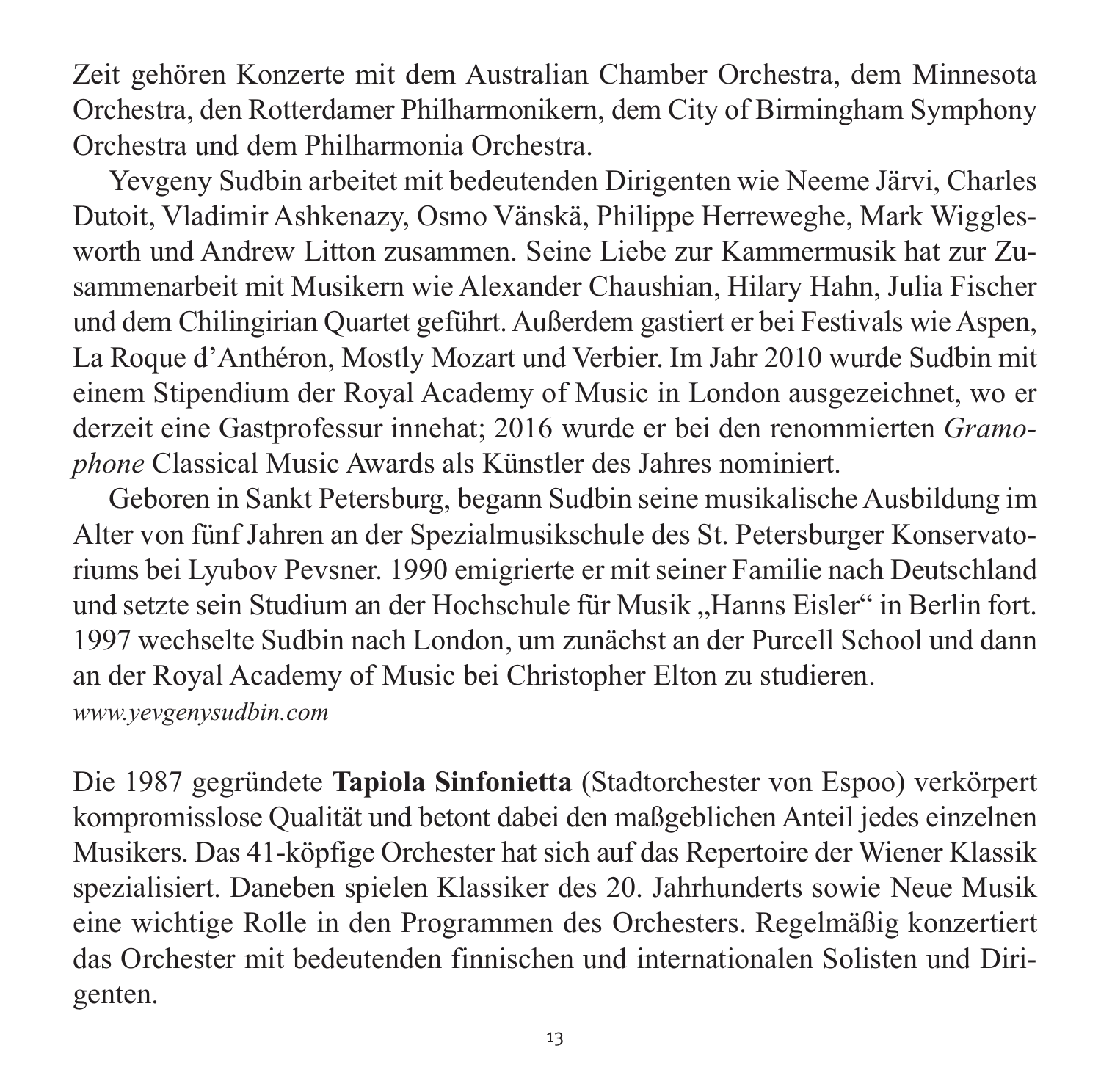Zu den ersten Künstlerischen Leitern des Orchesters gehören Jorma Panula und Osmo Vänskä. Die 1993 beginnende Ägide von Jean-Jacques Kantorow war von entscheidendem Einfluss auf das heutige Orchesterprofil. Seit 2006 erarbeitet das Orchester seine künstlerischen Planungen in enger Zusammenarbeit mit ihm eigens assoziierten Künstlern, zu denen Mario Venzago, Santtu-Matias Rouvali und Pekka Kuusisto gehören. Die Tapiola Sinfonietta konzertiert im In- wie im Ausland und hat zahlreiche CDs vorgelegt, u.a. gefeierte Einspielungen mit Musik von Saint-Saëns und Weber bei BIS.

*www.tapiolasinfonietta.fi*

**Osmo Vänskä**, von der *New York Times* als "präzise und überschäumend" gefeiert, wird für seine fesselnden Interpretationen des traditionellen, zeitgenössischen und nordeuropäischen Repertoires geschätzt. Seit 2003 Musikalischer Leiter des Minnesota Orchestra, ist er ein international vielgefragter Gastdirigent, der sich durch seine Arbeit mit führenden Orchestern – Chicago Symphony Orchestra, New York Philharmonic Orchestra, London Philharmonic Orchestra, Berliner Philharmoniker, Tschechische Phil harmonie, Yomiuri Nippon Symphony Orchestra u.a. – außer ordentliche Anerkennung erworben hat.

Seine zahlreichen Aufnahmen für BIS finden ein be geistertes Echo, wie die Grammy-Nominierungen für Einspielungen von Beetho vens Neunter bzw. Sibelius' Zweiter und Fünfter Symphonie, jeweils mit dem Minnesota Orchestra, bezeugen; 2014 gewann seine Einspielung von Sibelius' Erster und Vierter Symphonie mit demselben Orchester einen Grammy Award.

Vänskä studierte Dirigieren an der Sibelius-Akademie in Helsinki und gewann 1982 den 1. Preis bei der International Young Conductor's Competition in Besançon. Während seiner Amtszeit als Chefdirigent des Lahti Symphony Orchestra (1988 bis 2008) bekräftigte er mit erfolgreichen Tourneen und zahlreichen Einspielungen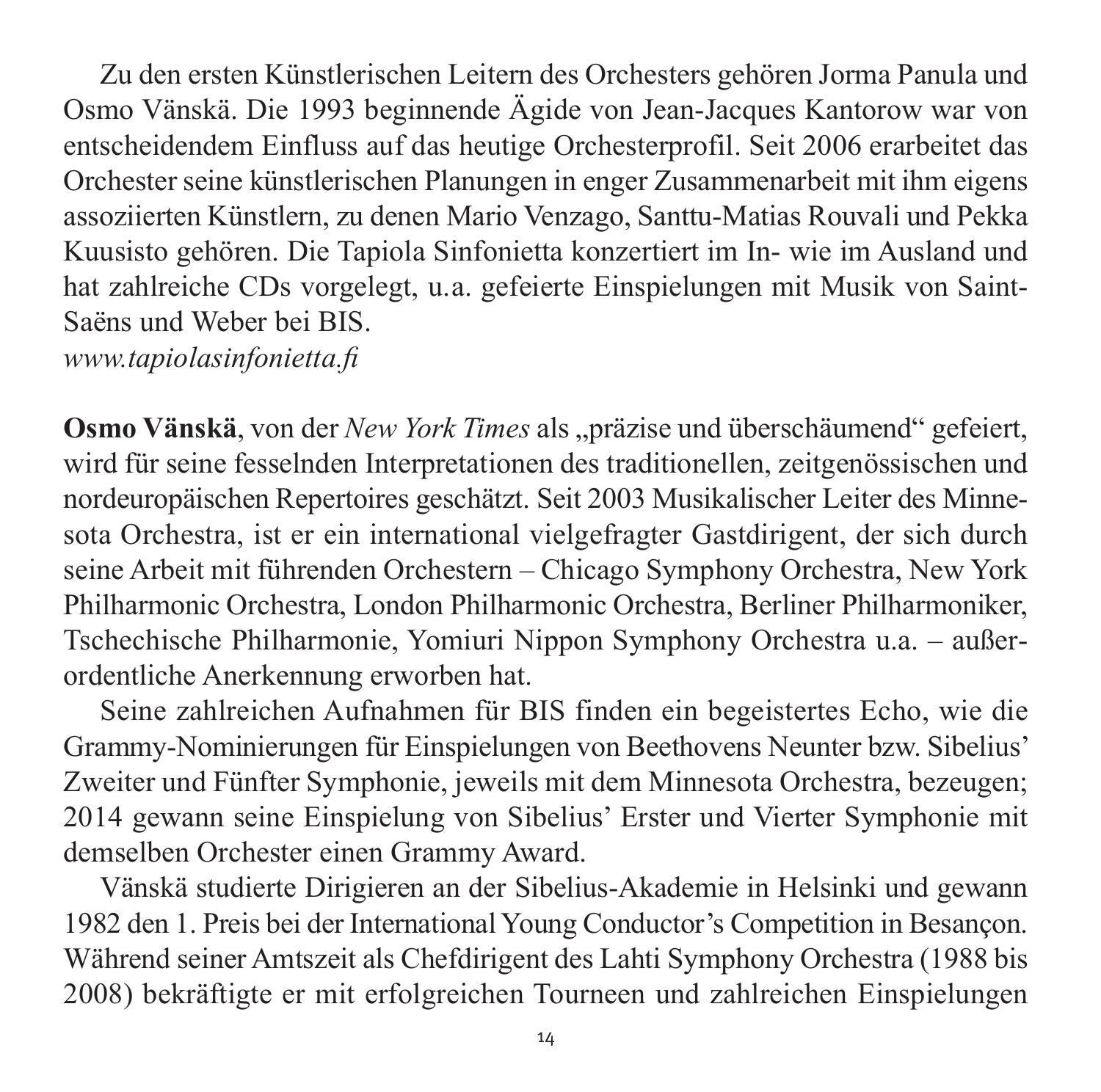dessen interna tionale Reputation. Darüber hinaus stand er im Laufe seiner Karriere Orchestern wie der Tapiola Sinfonietta, dem Iceland Symphony Orchestra und dem BBC Scottish Symphony Orchestra als Künstlerischer Leiter vor.

Vänskä wurde mit dem Royal Philharmonic Society Award, dem Conductor of the Year Award 2005 von *Musical America* und dem Arts and Letters Award der Finlandia Foundation ausgezeichnet.

#### BEETHOVEN PIANO CONCERTOS from YEVGENY SUDBIN with the MINNESOTA ORCHESTRA and OSMO VÄNSKÄ

#### Concertos Nos 4 & 5 (BIS-1758 SACD)

10/10 *ClassicsToday.com* · 10 *Klassik-Heute.de* · Classical CD of the Week *Daily Telegraph* Editor's Choice *Gramophone* · International Piano Choice *International Piano* · Supersonic *Pizzicato* « Un Concerto no 4 formidablement lisible et détaillé… quelle subtilité dans le jeu du pianiste russe ! » *Diapason*

'A Beethoven experience you will not want to miss.' *ClassicsToday.com*

"Sudbin legt hier, zusammen mit dem Minnesota Orchestra unter Osmo Vänskä, einen Beethoven vor, der hoch aus der Masse herausragt …" *Klassik-Heute.de*

'Delectably light-fingered brilliance and virtuosity shines a new light on some of the most familiar scores in the repertoire…' *Gramophone*

#### CONCERTO NO. 3 & MOZART: PIANO CONCERTO NO. 24 (BIS-1978 SACD)

5 stelle *Musica* · 10 *Klassik-Heute.de* · Recording of the Month *MusicWeb-International*

'Electrifying performances from a stellar pianist… An unmissable, and often startling, recording.' *Classicfm.com*

"Einer der feinfühligsten Pianisten unserer Zeit." *Pizzicato*

'Those looking for a modern version of the Beethoven that touches all the bases will find none finer… an impressive cycle.' *International Record Review*

'An absolutely stunning release, which I urgently recommend to everyone.' *Fanfare*

«Un des grands pianistes d'aujourd'hui, discret, sérieux et d'une grande fidélité à la partition.» *Crescendo-magazine.be*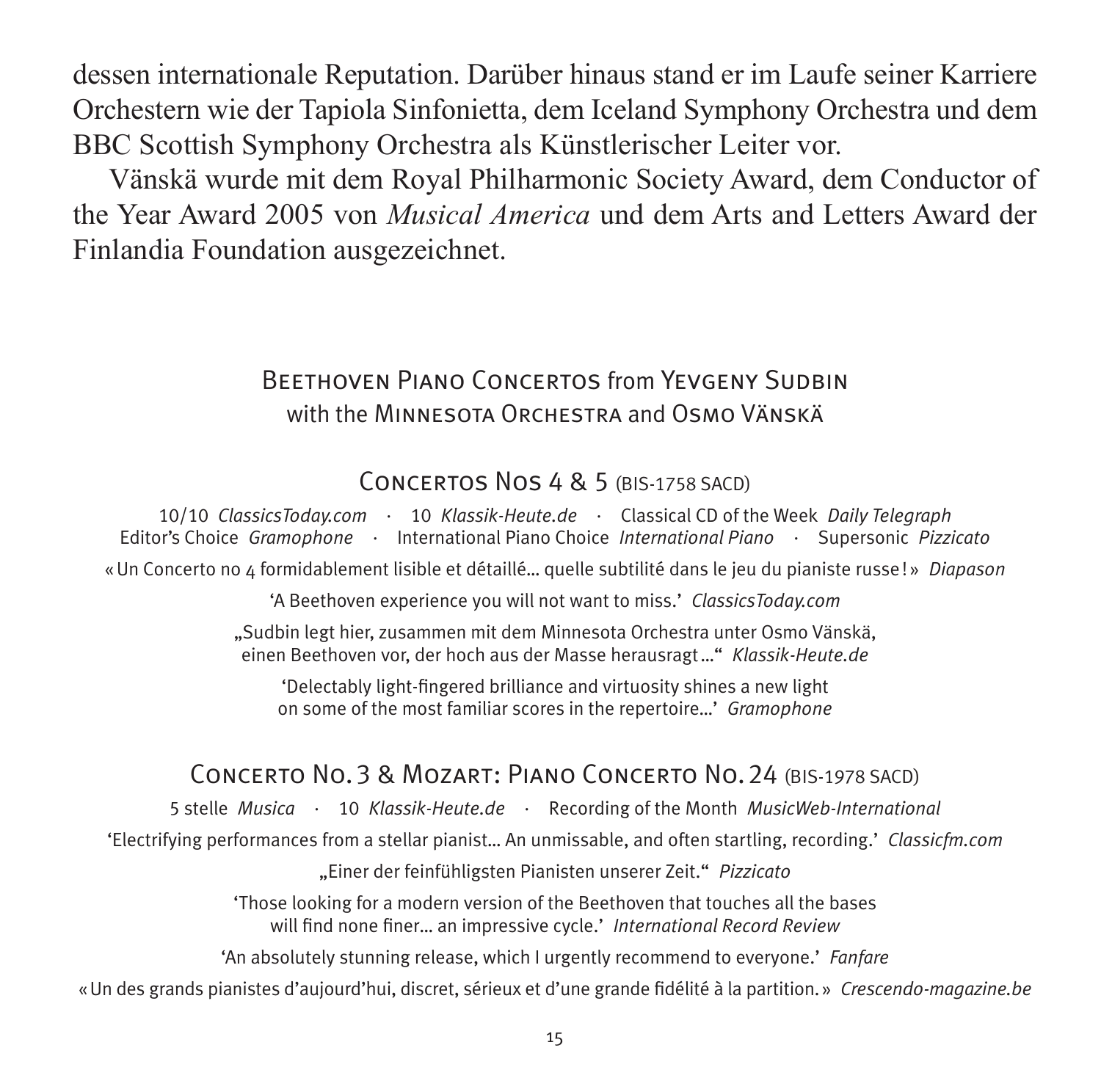(<br>
Un nouveau concerto pour fortepiano de Beethoven, riche en passages<br>
bizarrerie conclut la première partie. La partie de soliste était très<br>
difficile et fut exécutée par M. Wustrow avec beaucoun d'adresse. L'accompagne chromatiques et en changements enharmoniques avoisinant la bizarrerie conclut la première partie. La partie de soliste était très difficile et fut exécutée par M. Wustrow avec beaucoup d'adresse. L'accompagnement très fort fut exact. Le premier mouvement a été habilement réalisé mais les modulations étaient excessives ; l'*Adagio* en la bémol majeur fut une pièce très agréable, et fut grandement orné par la clarinette obligée. Le dernier mouvement [...] se distingua par ses rythmes inhabituels et fut également très bien exécuté.»

Des louanges pour l'interprète mais pas grand-chose pour le compositeur: c'est le lot de celui qui ébranle les limites du familier même timidement comme Ludwig van Beethoven le fit avec son premier Concerto en do majeur op. 15 que l'*Allge meine musikalische Zeitung* critiquait en 1804. Si le Concerto en do majeur, conçu en 1795 et maintes fois remanié jusqu'en 1800 fut le premier des concertos pour piano de Beethoven à être publié, il ne constitue cependant pas son coup d'envoi dans ce genre. Dès l'âge de treize ans, il s'était lancé dans la composition d'un concerto pour piano en mi bémol majeur (WoO 4, 1783–84) qui nous est parvenu à l'état de fragment. De plus, la composition du « second » Concerto en si bémol majeur publié en 1801, avait débuté avant celle du concerto en do majeur mais il demeura dans les tiroirs en raison de nombreuses révisions et sera ainsi devancé par le « premier ».

Avec sa somptueuse partie d'orchestre, le Concerto en do majeur constitue une entrée de maître de Beethoven sur une scène où Mozart tenait de manière imposante le premier rôle. Le lien de Beethoven avec celui-lui (pour le mouvement lent) ainsi qu'avec Haydn (pour les mouvements externes) apparaît clairement mais en même temps, Beethoven parvient à afficher sa propre personnalité: l'audace harmonique, le traitement original des thèmes et les accents rythmiques peu orthodoxes re tiennent ici l'attention. Beethoven était un pianiste célèbre et les attentes du public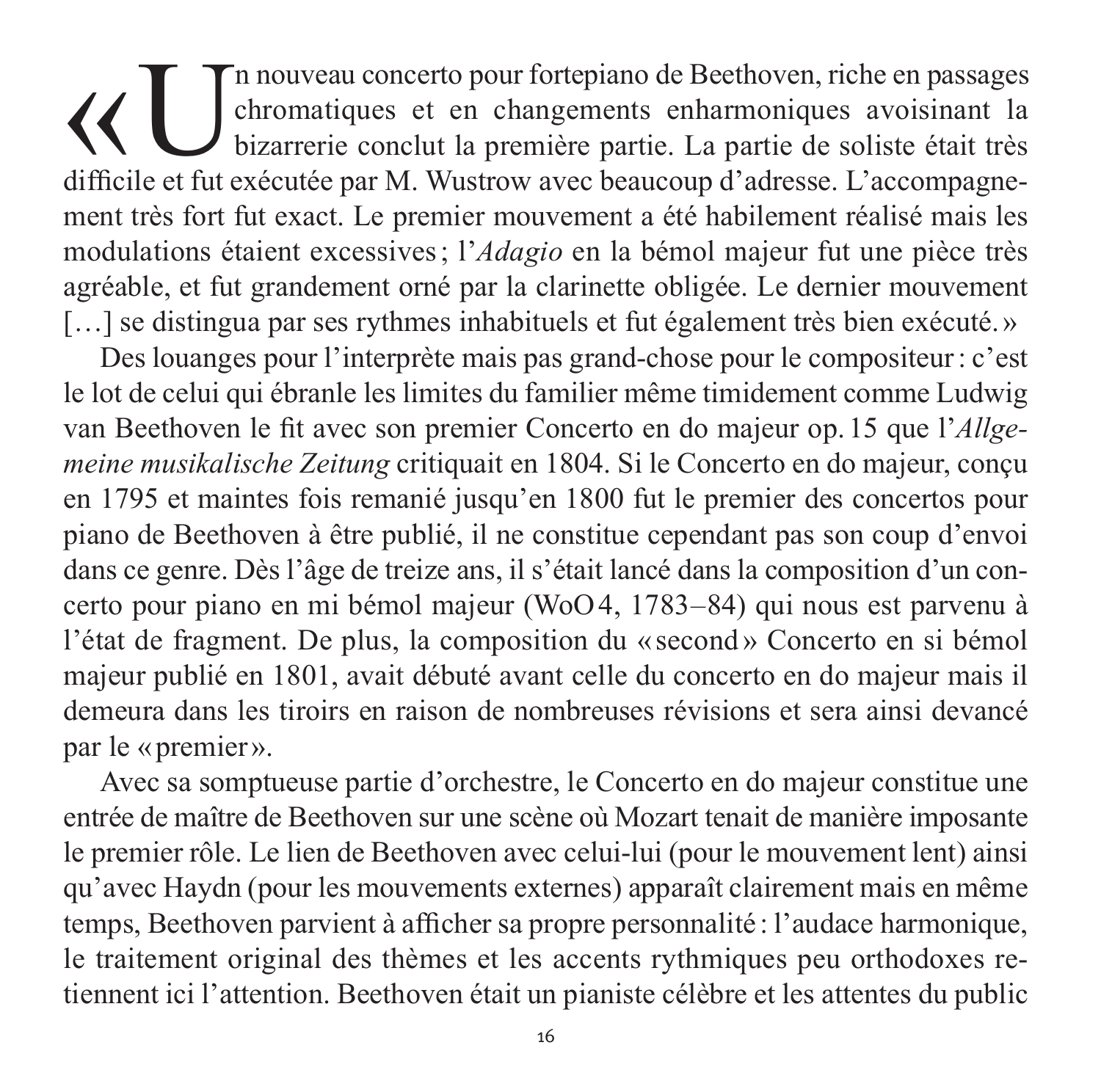face à un concerto de sa plume dans lequel il allait évidemment tenir le rôle de soliste étaient élevées. Il ne fut certainement pas déçu par la partie de piano virtuose qui témoigne également du légendaire talent d'improvisateur de Beethoven.

Le thème principal à l'allure de marche du premier mouvement (*Allegro con brio*) avec son saut d'octave surprenant est un signe de la confiance en soi de Beethoven en tant que compositeur pendant que le second sujet lyrique avec sa section centrale en mi bémol majeur mélange de son côté des zones tonales inhabi tuelles. Un dialogue complexe souvent entremêlé d'ornementations entre le soliste et l'orchestre se déploie entre ces deux paramètres. Le mouvement lent, *cantabile* (*Largo*, dans la tonalité encore plus éloignée de la bémol majeur) développe une magie sonore toute de poésie qui démontre de manière impressionnante le talent d'orchestrateur subtil de Beethoven. Le Rondo à l'atmosphère viennois est un bur lesque lancé sur un ton aventureux par le piano qui ne permet pas de deviner les circonstances adverses entourant sa composition. Celles-ci sont évoquées par l'ami de Beethoven, Franz Gerhard Wegeler, à la création de la première version le 29 mars, 1795 à l'Académie de la « Tonkünstler-Societät » au théâtre de la Hofburg à Vienne : « Ce fut l'avant-veille de l'exécution de son premier concerto, et pendant l'après-midi, qu'il en écrivit le rondo, bien qu'il fût sous l'influence de douleurs de coliques passablement violentes, auxquelles il était souvent sujet. Je le soulageai par de petits moyens aussi bien que je pus. Quatre copistes étaient assis dans son antichambre, et il leur remettait successivement chaque feuille terminée.»

Neuf mois plus tard, le 29 décembre 1795, dans le cadre d'une académie de son professeur Joseph Haydn, Beethoven joua vraisemblablement au même endroit une version provisoire de son «second » Concerto pour piano en si bémol majeur qui, comme mentionné plus haut, est en fait le premier concerto de sa période dite de maturité. L'œuvre avait pris forme vers la fin des années 1780, alors qu'il vivait encore à Bonn, et fut exécutée, à Prague, à Berlin et à Presbourg (Bratislava) et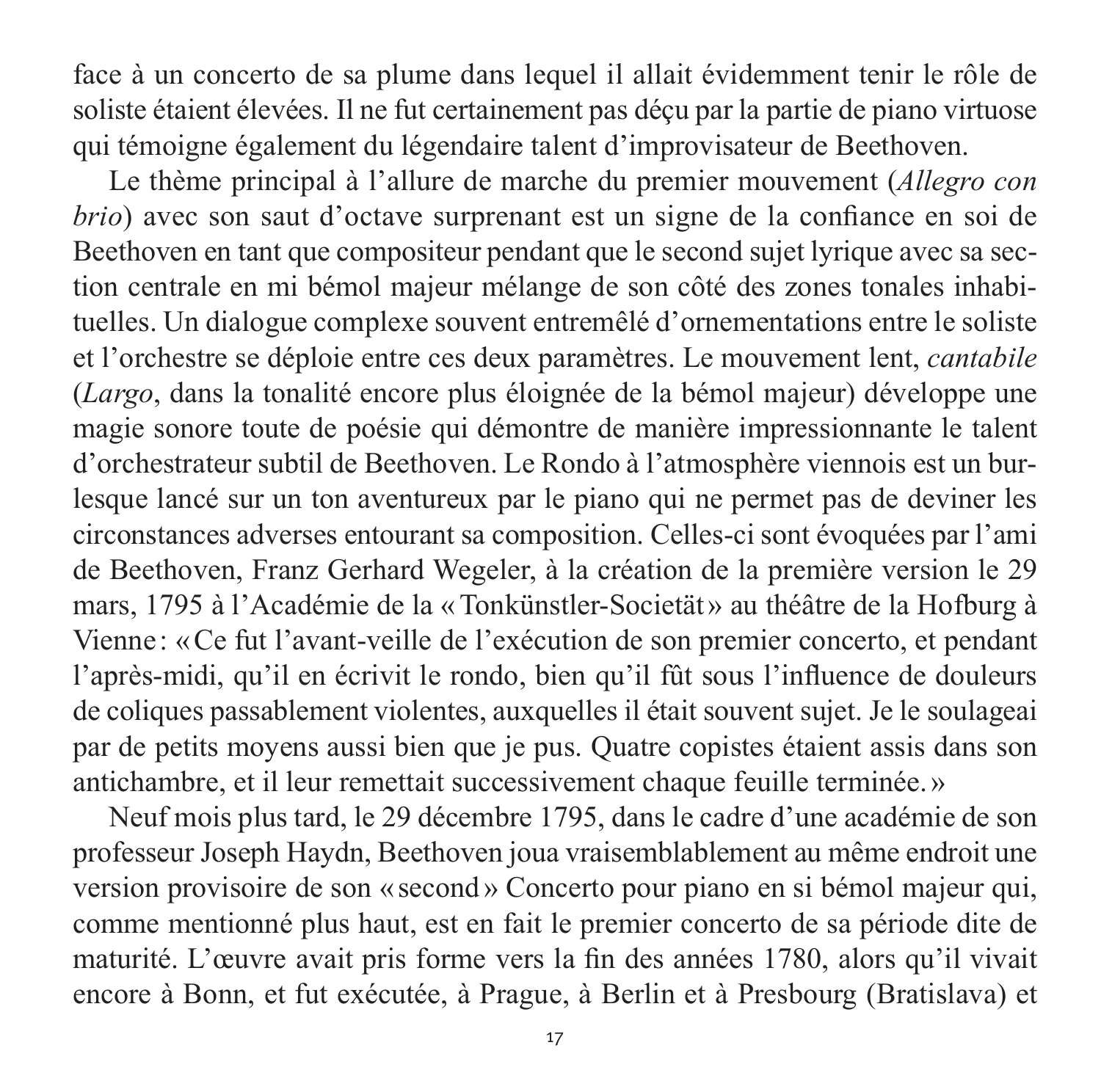remaniée par son auteur qui n'en était pas convaincu. Les principaux changements eurent lieu en 1794–1795 à l'approche de concerts qu'il donna à Vienne : le mouvement lent fut remanié en profondeur alors que le finale original (qui allait plus tard être catalogué sous le titre de Rondo en si bémol majeur WoO6) fut entièrement remplacé par le final que nous connaissons aujourd'hui.

Seul le premier mouvement (*Allegro con brio*) est resté relativement inchangé. Comme c'était alors l'usage, le thème principal, contrasté, est exposé par l'orchestre (qui, par rapport au Concerto en do majeur, exclut les clarinettes, les trompettes, les timbales et la seconde flûte). À la place du thème secondaire qui est réservé au soliste, survient de manière surprenante (avec une modulation en ré bémol majeur) un motif lyrique issu de l'introduction. Dans l'exposition solo, le piano aborde le thème principal presque par hasard ce qui souligne davantage le thème secondaire ainsi qu'une nouvelle idée. Au développement court suit la réexposition dans laquelle se démarque une cadence solo importante qui débute par un fugato composé par Beethoven. Son originalité stylistique s'explique entre autre par le fait que cette cadence ne sera composée qu'en 1809, huit ans donc après la publication du concerto, à l'intention de son protecteur et élève, l'archiduc Rodolphe.

Le mouvement lent (*Adagio*, en mi bémol majeur) est caractérisé au point de vue thématique par son thème introductif intime dont la gracieuse souveraineté prépare ensuite la conclusion du dialogue éthéré (*con gran passione*) entre solo et tutti. Le nouveau rondo final *(Molto allegro)* diffère du premier qui avait été proposé avant tout par son ambiance énergique dans laquelle les sonorités abruptes, souvent accentuées brutalement donnent un ton «typiquement» beethovénien ainsi que par l'importance accordée à la partie soliste. Au sujet du jeu au piano de son professeur, Carl Czerny dit un jour: «il surmonte les difficultés et produit des effets au piano d'une manière à laquelle nous n'aurions jamais prétendu.»

*© Horst A. Scholz 2016*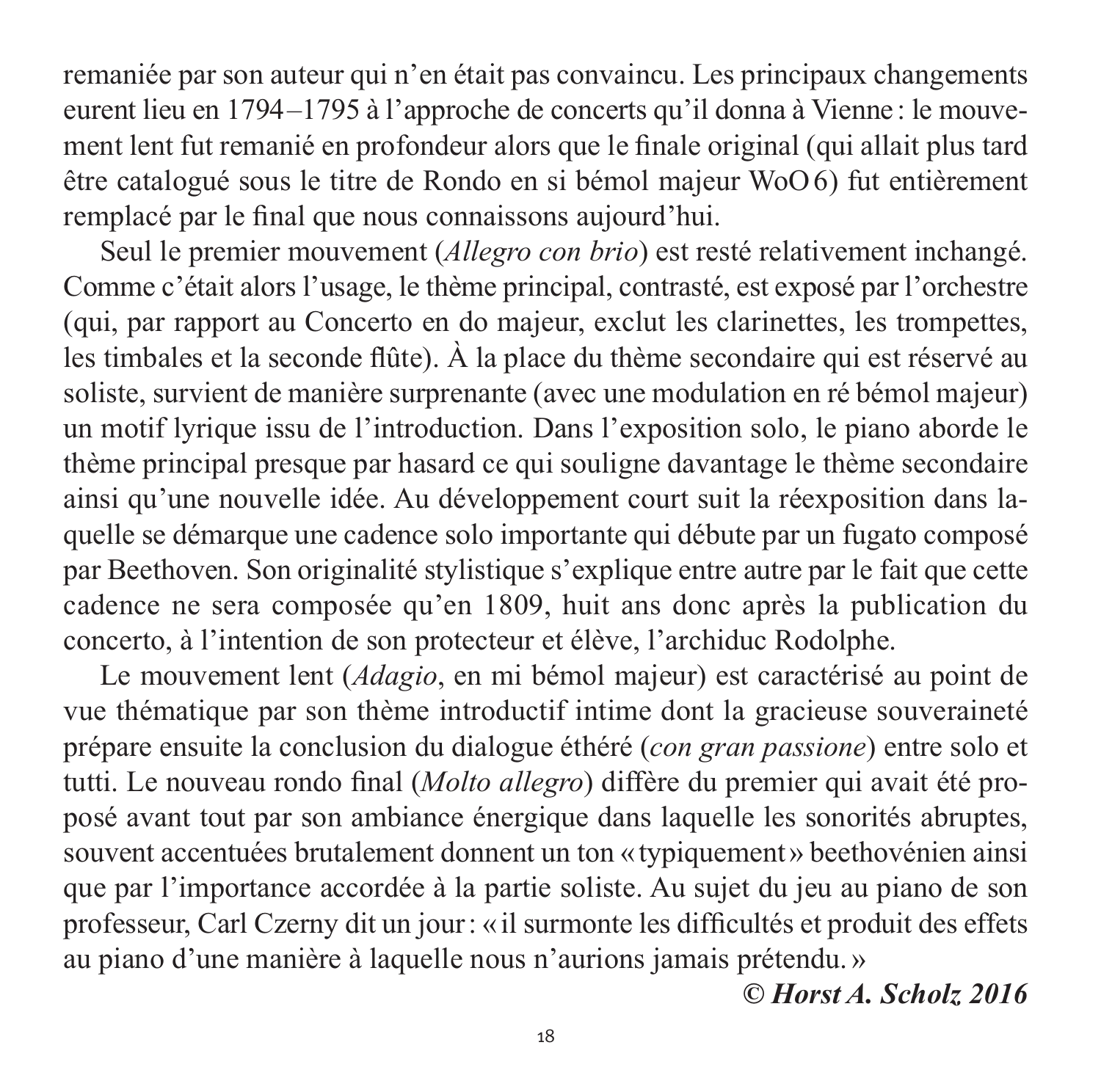## **Au sujet des cadences du premier Concerto pour piano**

Beethoven a composé pas moins de trois cadences pour le premier mouvement de ce concerto, probablement entre 1807 et 1809. Plusieurs pianistes choisissent néan moins de jouer leurs propres cadences et je crois que la raison en est qu'aucune des trois proposées par Beethoven n'est entièrement satisfaisante (contrairement aux autres cadences qu'il a prévues pour ses autres concertos). La troisième cadence est trop longue et les autres (la seconde n'existe qu'à l'état de fragment) sont trop courtes et elles donnent globalement l'impression que le compositeur n'est pas par venu à se décider. En proposant un cocktail des trois cadences (en plus de mon propre matériel), je suis en fait une vieille tradition liée à cette œuvre plutôt que d'in venter quelque chose de nouveau ou de m'imposer à Beethoven. En ce qui concerne la courte cadence du finale, l'une était incluse dans la première publication du concerto en 1801 (bien qu'elle n'apparaisse pas dans la partition autographe) mais ici aussi, la tradition établie veut que l'interprète réalise sa propre cadence. *Yevgeny Sudbin*

Acclamé par le *Daily Telegraph* en tant que «potentiellement l'un des meilleurs pianistes du vingt-et-unième siècle», Yevgeny Sudbin a réalisé son premier enregistre ment chez BIS en 2005. Ses autres enregistrements ont depuis été salués par la critique et ont régulièrement été choisis en tant que «cd du mois » par le *BBC Music Magazine* ou «Editor's Choice» par *Gramophone*. Sudbin se produit régulière ment dans des salles aussi prestigieuses que le Royal Festival Hall et le Queen Elizabeth Hall (International Piano Series) à Londres, le Concertgebouw à Amster dam (Meesterpianisten), la Tonhalle de Zurich, l'Avery Fisher Hall de New York et le Davies Symphony Hall à San Francisco. Parmi ses engagements récents, men tionnons ses concerts en compagnie de l'Australian Chamber Orchestra, de l'Or -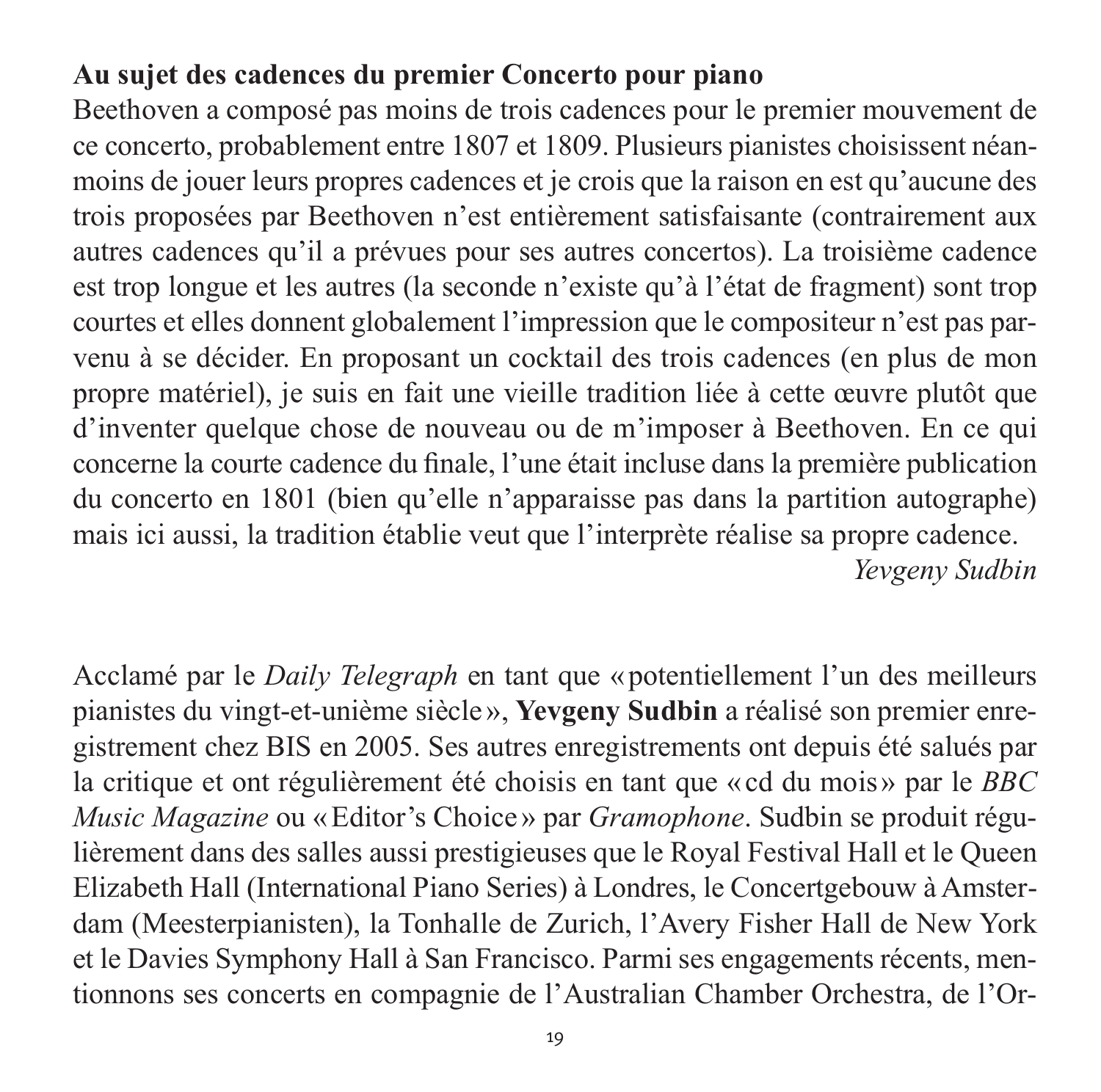ches tre du Minnesota, de l'Orchestre philharmonique de Rotterdam, de l'Orchestre symphonique de Birmingham et de l'Orchestre Philharmonia.

Yevgeny Sudbin collabore avec des chefs aussi importants que Neeme Järvi, Charles Dutoit, Vladimir Ashkenazy, Osmo Vänskä, Philippe Herreweghe, Mark Wiggles worth et Andrew Litton. Son intérêt pour la musique de chambre a mené à des collaborations avec des musiciens tels Alexander Chaushian, Hilary Hahn, Julia Fischer et le Quatuor Chilingirian. Il se produit également dans le cadre de festivals tels ceux d'Aspen, La Roque d'Anthéron, Mostly Mozart et Verbier.

Il a reçu en 2010 la bourse du Royal Academy of Music à Londres où il était en 2016 professeur invité. Toujours en 2016, il a été mis en nomination au titre d'Artiste de l'année des prestigieux *Gramophone* Classical Music Awards.

Né à Saint-Pétersbourg, Sudbin a commencé ses études musicales à l'âge de cinq ans à l'école spécialisée de musique du conservatoire de sa ville natale auprès de Lyubov Pevsner. Il a ensuite immigré avec sa famille en Allemagne en 1990 et a poursuivi ses études à la Hochschule für Musik Hanns Eisler de Berlin. Sudbin s'est installé à Londres en 1997 pour étudier à la Purcell School puis à la Royal Aca demy of Music avec Christopher Elton.

*www.yevgenysudbin.com*

La **Sinfonietta de Tapiola** (Orchestre de la ville d'Espoo) a été fondée en 1987. Elle compte 41 musiciens et se spécialise dans le répertoire viennois classique mais les classiques du vingtième siècle et les créations d'œuvres nouvelles jouent également un rôle important dans la programmation de l'orchestre. La Sin fonietta se produit régulièrement en compagnie de solistes ou de chefs importants de Finlande et du reste du monde.

Jorma Panula et Osmo Vänskä ont été les premiers directeurs artistiques alors que la période avec Jean-Jacques Kantorow qui a débuté en 1993 a grandement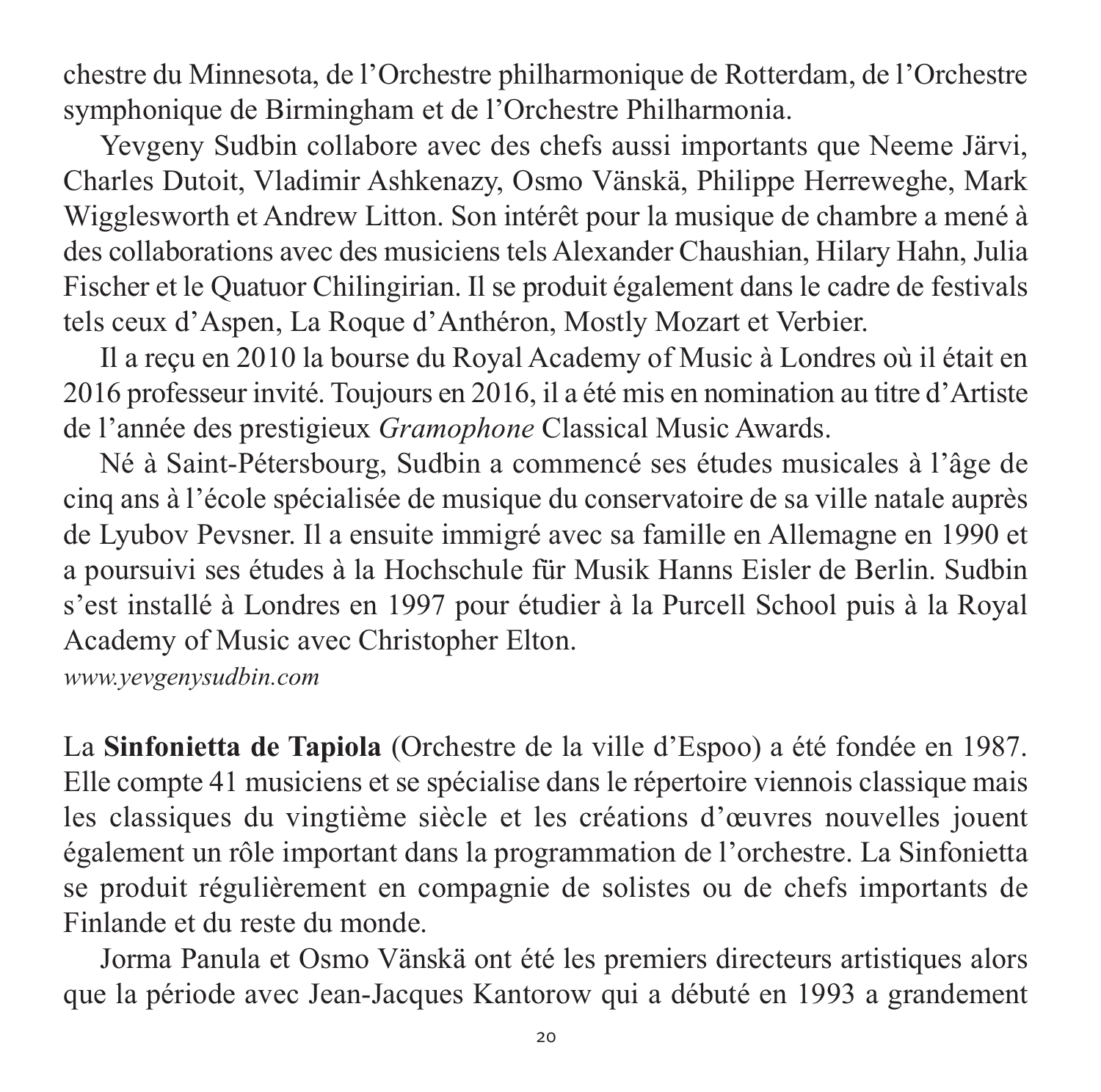contribué au profil actuel de l'orchestre. Depuis 2006, l'orchestre établit sa propre politique artistique en étroite relation avec les artistes avec lesquels il est associé notamment Mario Venzago, Santtu-Matias Rouvali et Pekka Kuusisto. La Sinfonietta de Tapiola se produit à travers la Finlande ainsi qu'un peu partout à travers le monde et a de plus réalisé de nombreux enregistrements dont ceux consacrés à Saint-Saëns et à Weber chez BIS qui ont été chaudement accueillis. *www.tapiolasinfonietta.fi*

Salué comme « exigeant et exubérant » (*The New York Times*), **Osmo Vänskä** est re connu pour ses interprétations irrésistibles des répertoires courant, contemporain et nordique. Directeur musical de l'Orchestre du Minnesota depuis 2003, Vänskä est demandé internationalement comme chef invité et il a été particulièrement applaudi pour son travail avec plusieurs des meilleurs orchestres du monde dont l'Orchestre symphonique de Chicago, la Philharmonie de New York, l'Orchestre philharmonique de Londres, Berliner Philharmoniker, l'Orchestre philharmonique tchèque et l'Orchestre symphonique Yomiuri du Japon.

Ses nombreux disques sur étiquette BIS continuent d'attirer les plus hauts éloges, comme le prouvent les nominations pour un Grammy pour ses interpréta tions de la Neuvième symphonie de Beethoven et des Seconde et Cinquième symphonies de Sibelius, toutes avec l'Orchestre du Minnesota. En 2014, son enregistre ment avec cet orchestre des Première et Quatrième sym phonies de Sibelius gagna un Grammy.

Vänskä a étudié la direction à l'Académie Sibelius à Helsinki et il a gagné le pre mier prix du Concours international de Besançon pour jeunes chefs d'orchestre en 1982. Pendant son contrat comme chef attitré de l'Orchestre symphonique de Lahti (de 1988 à 2008), il a haussé le profil international de l'orchestre, le menant dans des tournées remplies de succès et enregistrant des disques. Sa carrière de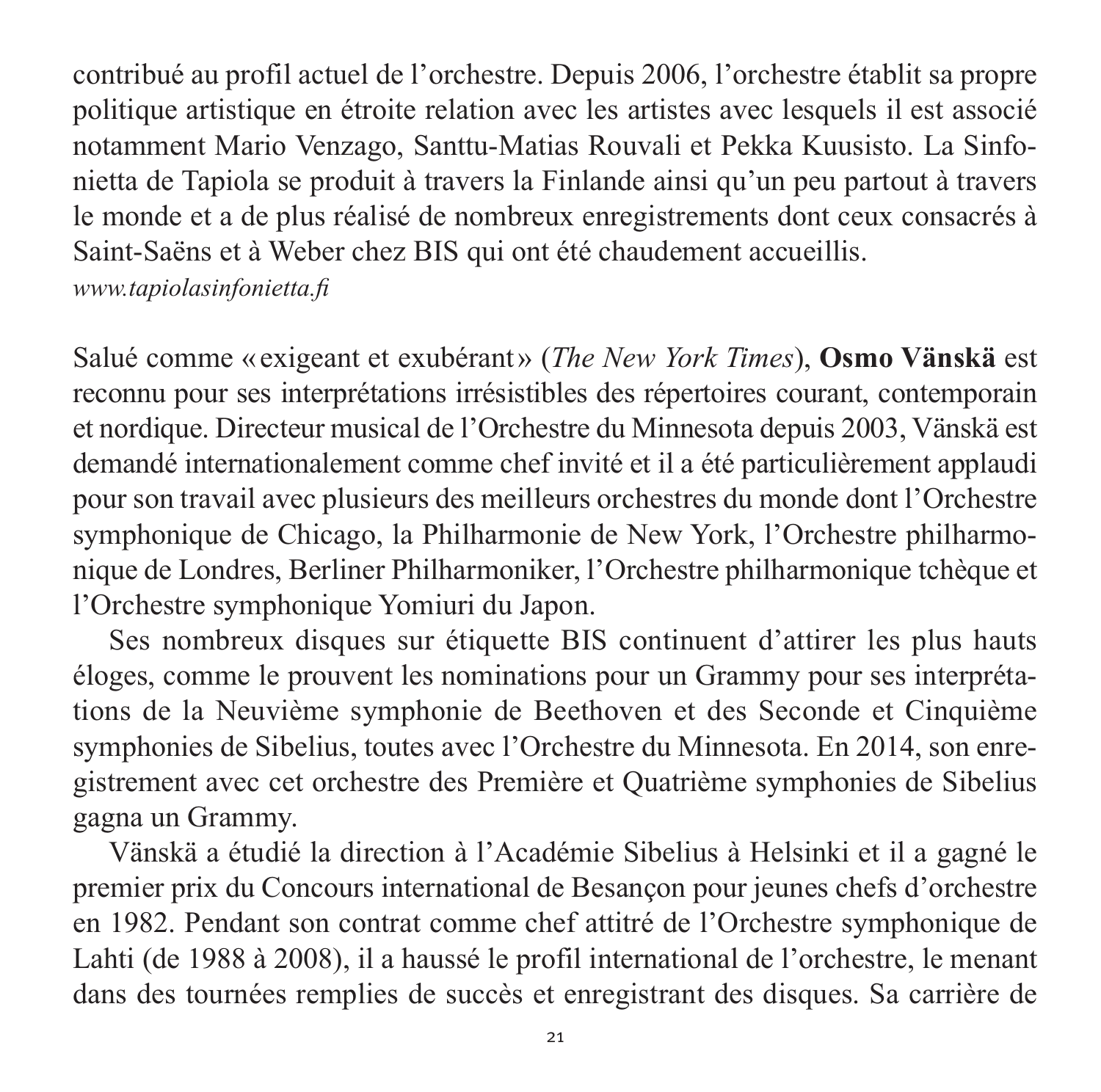chef d'orchestre a aussi comporté des engagements importants avec des orchestres réputés dont la Sinfonietta de Tapiola, l'Orchestre symphonique d'Islande et l'Or chestre symphonique écossais de la BBC.

Vänskä a reçu un prix de la Royal Philharmonic Society (une société musicale britannique), le prix Conductor of the Year 2005 du magazine *Musical America*, et le prix des Arts et Lettres de la fondation Finlandia.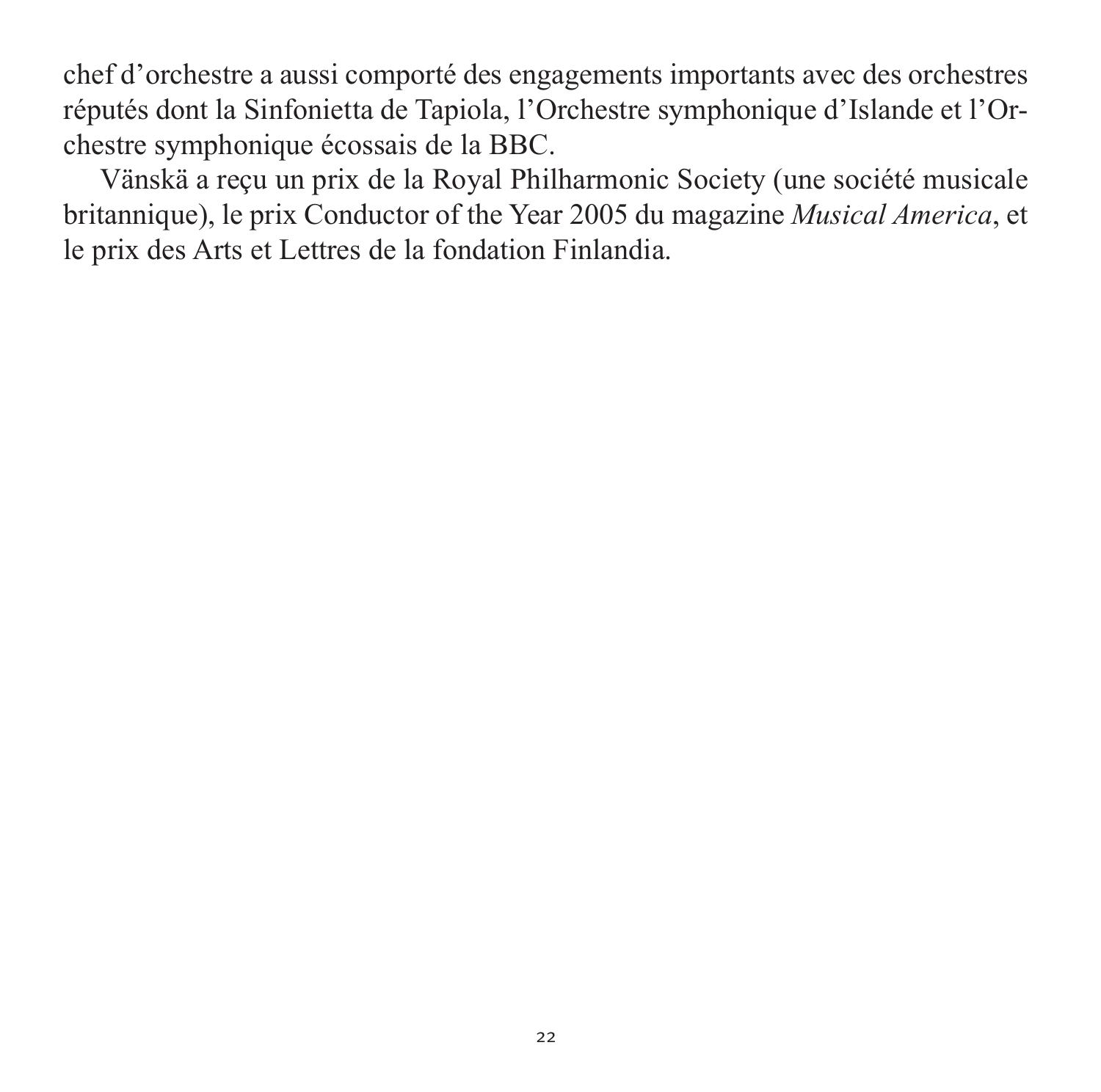The music on BIS's Hybrid SACDs can be played back in Stereo (CD and SACD) as well as in 5.0 Surround sound (SACD).

Our surround sound recordings aim to reproduce the natural sound in a concert venue as faith fully as possible, using the newest technology. In order to do so, all five channels are recorded using the full frequency range, with no separate bass channel added: a so-called 5.0 configuration. If your subwoofer is switched on, however, most systems will also automatically feed the bass signal coming from the other channels into it. In the case of systems with limited bass reproduction, this may be of benefit to your listening experience.

| RECORDING DATA                  |                                                                                                                                  |
|---------------------------------|----------------------------------------------------------------------------------------------------------------------------------|
| Recording:                      | September 2014 (Concerto No. 1) and December 2015 (Concerto No. 2) at the Tapiola Concert Hall, Finland<br>Producer: Robert Suff |
|                                 | Sound engineer: Jens Braun (Take5 Music Production)                                                                              |
|                                 | Piano technician: Matti Kyllönen                                                                                                 |
|                                 | BIS's recording teams use microphones from Neumann and Schoeps, audio electronics from RME,                                      |
| Equipment:                      |                                                                                                                                  |
|                                 | Lake People and DirectOut, MADI optical cabling technology, monitoring equipment from B&W,                                       |
|                                 | STAX and Sennheiser, and Sequoia and Pyramix digital audio workstations.                                                         |
|                                 | Original format: 24-bit / 96 kHz                                                                                                 |
| Post-production:                | Editing: Jeffrey Ginn                                                                                                            |
|                                 | Mixing: Jens Braun, Robert Suff                                                                                                  |
| Executive producer: Robert Suff |                                                                                                                                  |

BOOKLET AND GRAPHIC DESIGN

Cover text: © Horst A. Scholz 2016 Translations: Andrew Barnett (English); Jean-Pascal Vachon (French) Front cover photo of Yevgeny Sudbin and Osmo Vänskä: © Jens Braun Typesetting, lay-out: Andrew Barnett (Compact Design)

BIS Records is not responsible for the content or reliability of any external websites whose addresses are published in this booklet.

BIS recordings can be ordered from our distributors worldwide. If we have no representation in your country, please contact: BIS Records AB, Stationsvägen 20, SE-184 50 Åkersberga, Sweden  $T_{\text{el}}$ : 08 (Int +46 8) 54 41 02 30 info@bis.se www.bis.se

BIS-2078 9 2016 & © 2017, BIS Records AB, Åkersberga.